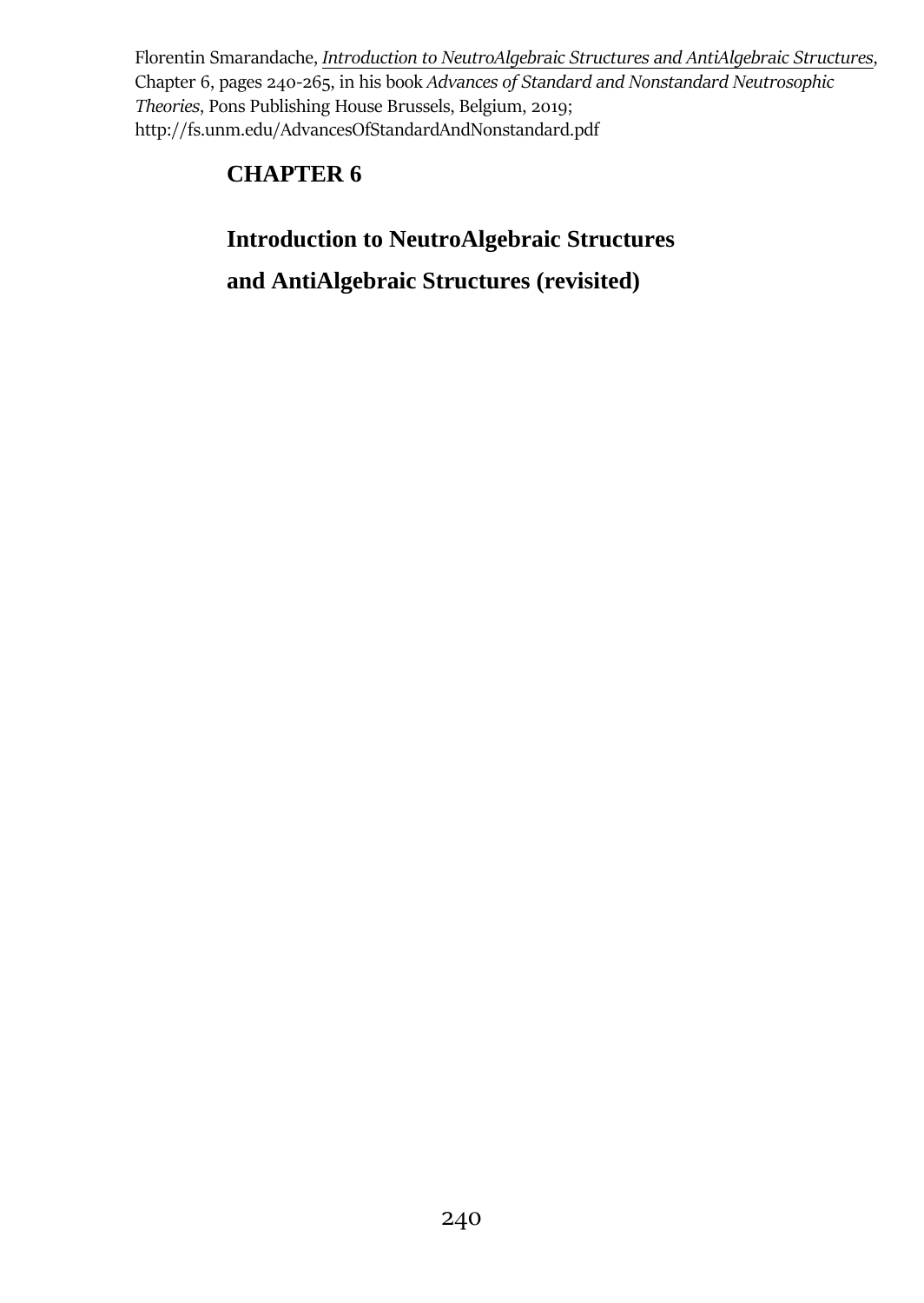# **Abstract**

In all classical algebraic structures, the *Laws of Compositions* on a given set are well-defined. But this is a restrictive case, because there are many more situations in science and in any domain of knowledge when a law of composition defined on a set may be only partially-defined (or partially true) and partially-undefined (or partially false), that we call *NeutroDefined*, or totally undefined (totally false) that we call *AntiDefined*.

Again, in all classical algebraic structures, the *Axioms* (Associativity, Commutativity, etc.) defined on a set are totally true, but it is again a restrictive case, because similarly there are numerous situations in science and in any domain of knowledge when an Axiom defined on a set may be only partially-true (and partially-false), that we call *NeutroAxiom*, or totally false that we call *AntiAxiom*.

Therefore we open for the first time in 2019 new fields of research called *NeutroStructures* and *AntiStructures* respectively.

#### **Keywords**

*Neutrosophic Triplets, (Axiom, NeutroAxiom, AntiAxiom), (Law, NeutroLaw, AntiLaw), (Associativity, NeutroAssociaticity, AntiAssociativity), (Commutativity, NeutroCommutativity, AntiCommutativity), (WellDefined, NeutroDefined, AntiDefined), (Semigroup, NeutroSemigroup, AntiSemigroup), (Group, NeutroGroup, AntiGroup), (Ring, NeutroRing, AntiRing), (Algebraic Structures, NeutroAlgebraic Structures, AntiAlgebraic Structures), (Structure, NeutroStructure, AntiStructure), (Theory, NeutroTheory, AntiTheory), Sdenying an Axiom, S-geometries, Multispace with Multistructure*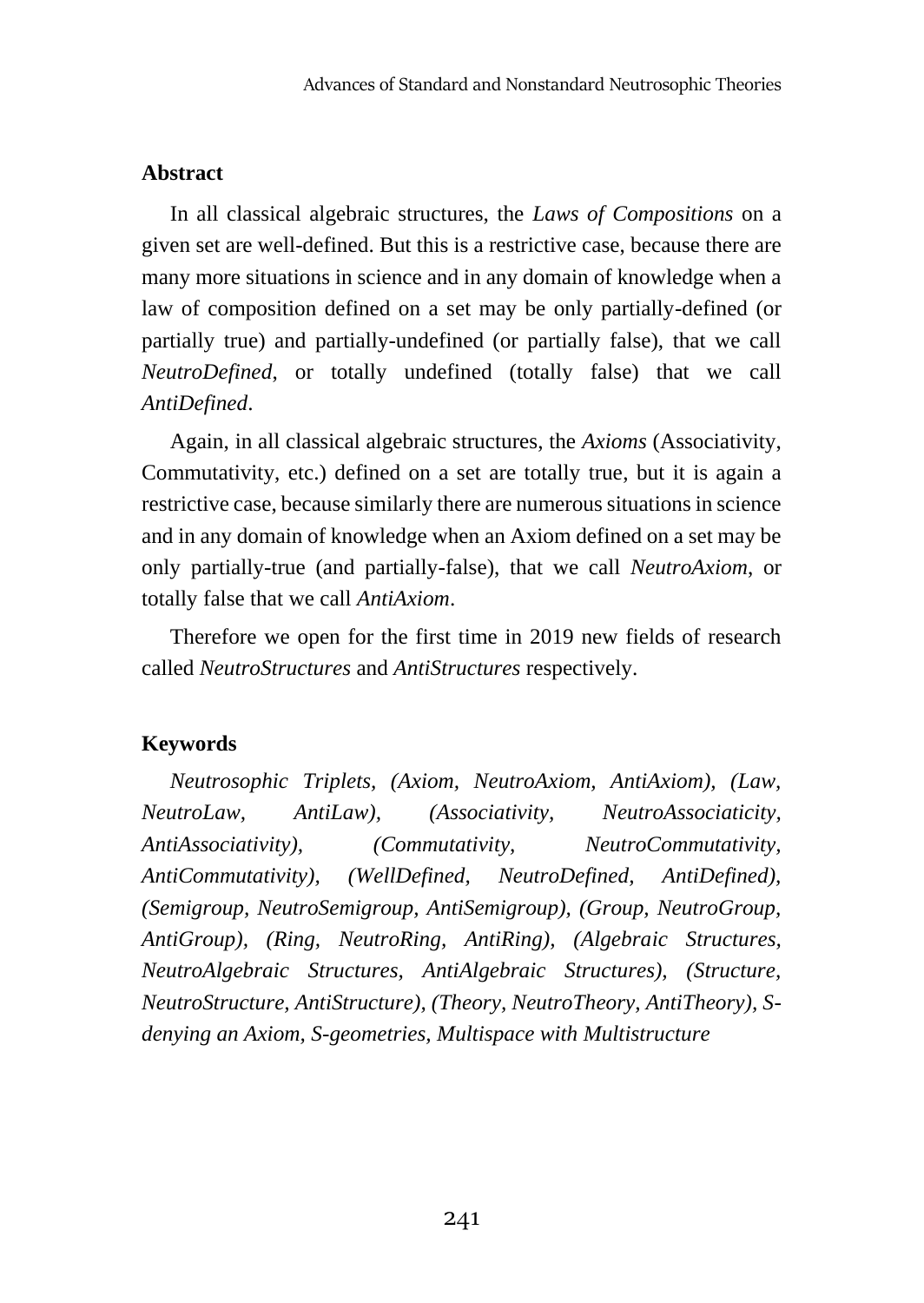#### **6.1. Introduction**

For the necessity to more accurately reflect our reality, Smarandache [1] introduced for the first time in 2019 the NeutroDefined and AntiDefined Laws, as well as the NeutroAxiom and AntiAxiom, inspired from Neutrosophy ([2], 1995), giving birth to new fields of research called NeutroStructures and AntiStructures.

Let's consider a given classical algebraic Axiom. We define for the first time the neutrosophic triplet corresponding to this Axiom, which is the following: *(Axiom, NeutroAxiom, AntiAxiom)*; while the classical Axiom is 100% or totally true, the NeutroAxiom is partially true and partially false (the degrees of truth and falsehood are both  $> 0$ ), while the AntiAxiom is 100% or totally false.

For the classical algebraic structures, on a non-empty set endowed with well-defined binary laws, we have properties (axioms) such as: associativity & non-associativity, commutativity & non-commutativity, distributivity & non-distributivity; the set may contain a neutral element with respect to a given law, or may not; and so on; each set element may have an inverse, or some set elements may not have an inverse; and so on.

Consequently, we construct for the first time the neutrosophic triplet corresponding to the Algebraic Structures, which is this: *(Algebraic Structure, NeutroAlgebraic Structure, AntiAlbegraic Structure).*

Therefore, we now introduce for the first time the *NeutroAlgebraic Structures* & the *AntiAlgebraic Structures*.

A (classical) Algebraic Structure is an algebraic structure dealing only with (classical) Axioms (which are totally true).

Then a NeutroAlgebraic Structure is an algebraic structure that has at least one NeutroAxiom, and no AntiAxioms.

While an AntiAlgebraic Structure is an algebraic structure that has at least one AntiAxiom.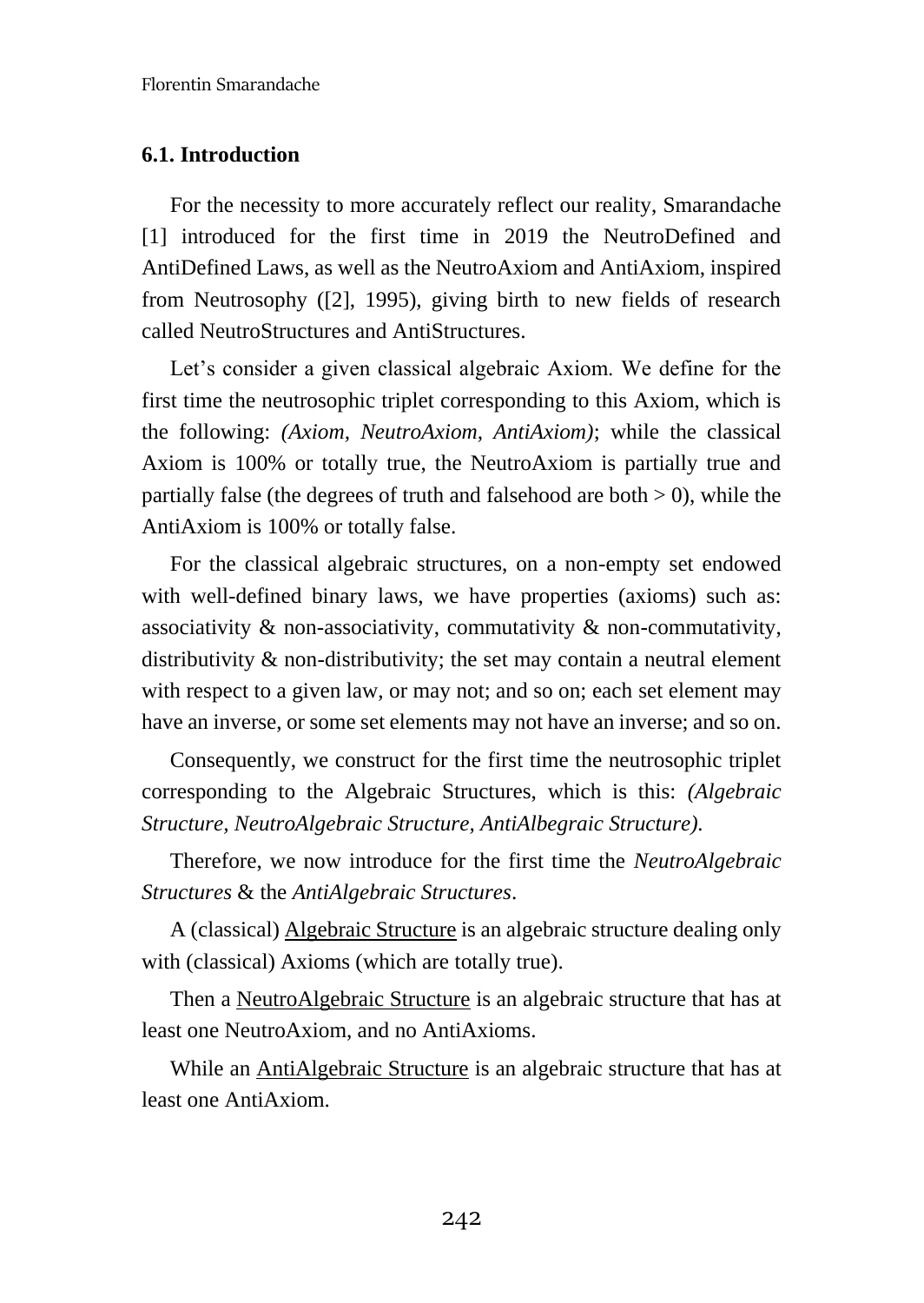These definitions can straightforwardly be extended from Axiom/NeutroAxiom/AntiAxiom

to any

Property/NeutroProperty/AntiProperty, Proposition/NeutroProposition/AntiProposition, Theorem/NeutroTheorem/AntiTheorem, Theory/NeutroTheory/AntiTheory, etc.

and from Algebraic Structures to other Structures in any field of knowledge.

# **6.2. Neutrosophy**

We recall that in neutrosophy we have for an item  $\langle A \rangle$ , its opposite *<antiA>,* and in between them their neutral *<neutA>.*

We denoted by *<nonA> = <neutA>* ∪ *<antiA>,* where ∪ means union, and *<nonA>* means what is not *<A>.*

Or *<nonA>* is refined/split into two parts: *<neutA>* and *<antiA>.*

The neutrosophic triplet of *<A>* is:

 $(\langle A \rangle, \langle neutral \rangle, \langle antiA \rangle)$ , with  $\langle neutral \rangle \cup \langle antiA \rangle = \langle nonA \rangle$ .

# **6.3. Definition of Neutrosophic Triplet Axioms**

Let  $\mathcal U$  be a universe of discourse, endowed with some well-defined laws, a non-empty set  $S \subseteq \mathcal{U}$ , and an Axiom  $\alpha$ , defined on S, using these laws. Then:

- 1) If all elements of verify the axiom α, we have a *Classical Axiom*, or simply we say *Axiom*.
- 2) If some elements of  $S$  verify the axiom  $\alpha$  and others do not, we have a *NeutroAxiom* (which is also called *NeutAxiom*).
- 3) If no elements of  $S$  verify the axiom  $\alpha$ , then we have an *AntiAxiom*.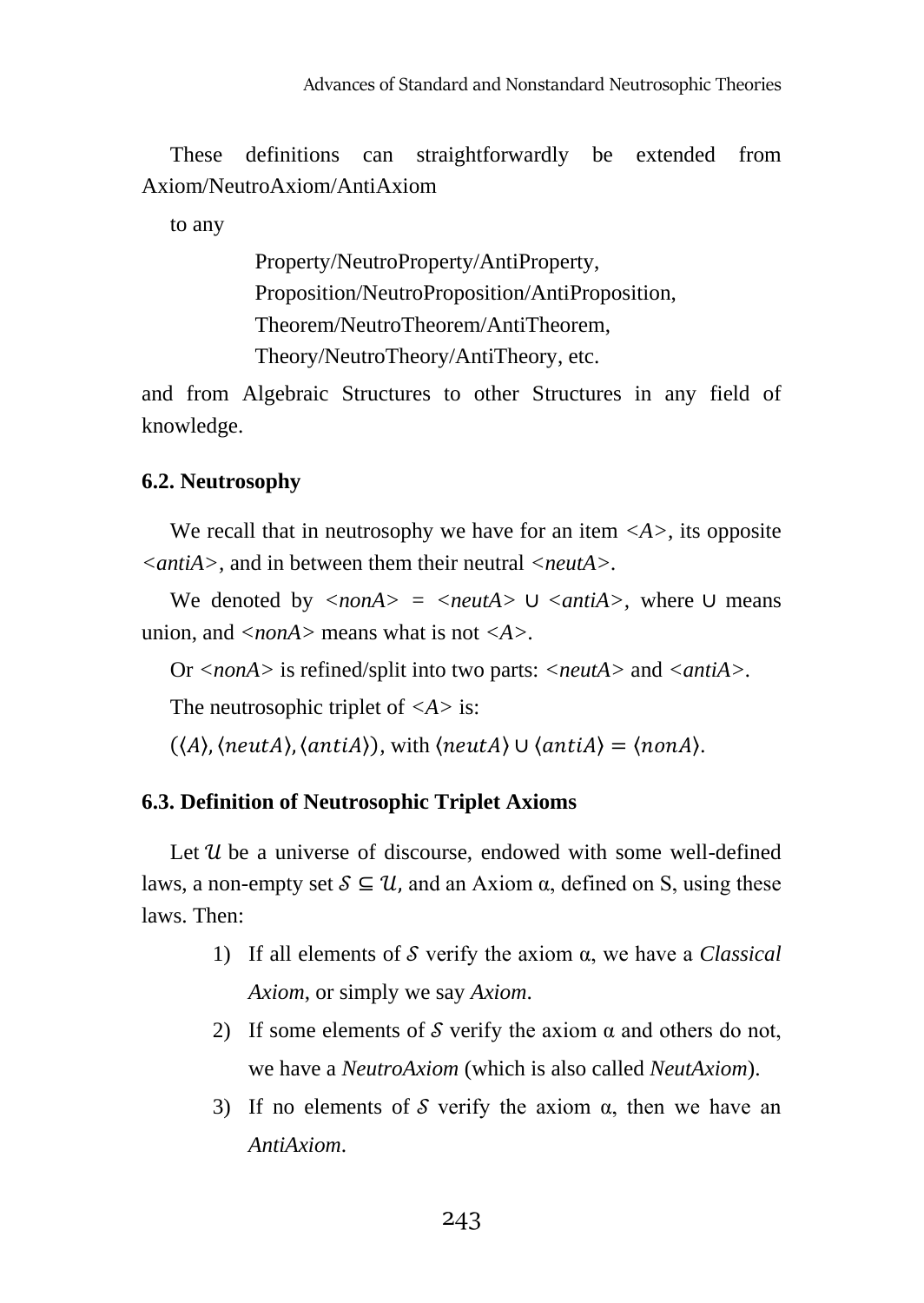The Neutrosophic Triplet Axioms are:

*(Axiom, NeutroAxiom, AntiAxiom)*

with

*NeutroAxiom* ⋃ *AntiAxiom = NonAxiom,*  and *NeutroAxiom*  $\bigcap$  *AntiAxiom* =  $\varphi$  (empty set),

where ⋂ means intersection*.*

# **Theorem 1**

The Axiom is 100% true, the NeutroAxiom is partially true ( its truth degree  $> 0$ ) and partially false (its falsehood degree  $> 0$ ), and the AntiAxiom is 100% false.

*Proof* is obvious.

# **Theorem 2**

Let

```
d : {Axiom, NeutroAxiom, AntiAxiom} \rightarrow [0, 1]
```
represent the **degree of negation function**.

The NeutroAxiom represents a degree of partial negation {  $d \in (0, 1)$  } of the Axiom, while the AntiAxiom represents a degree of total negation  ${ d = 1 }$  of the Axiom.

*Proof* is also evident.

#### **6.4. Neutrosophic Representation**

We have:

 $\langle A \rangle$  = Axiom; 〈〉 *= NeutroAxiom (or NeutAxiom);*  $\langle$ *antiA* $\rangle$  = *AntiAxiom*; and  $\langle$ *nonA* $\rangle$  = *NonAxiom.*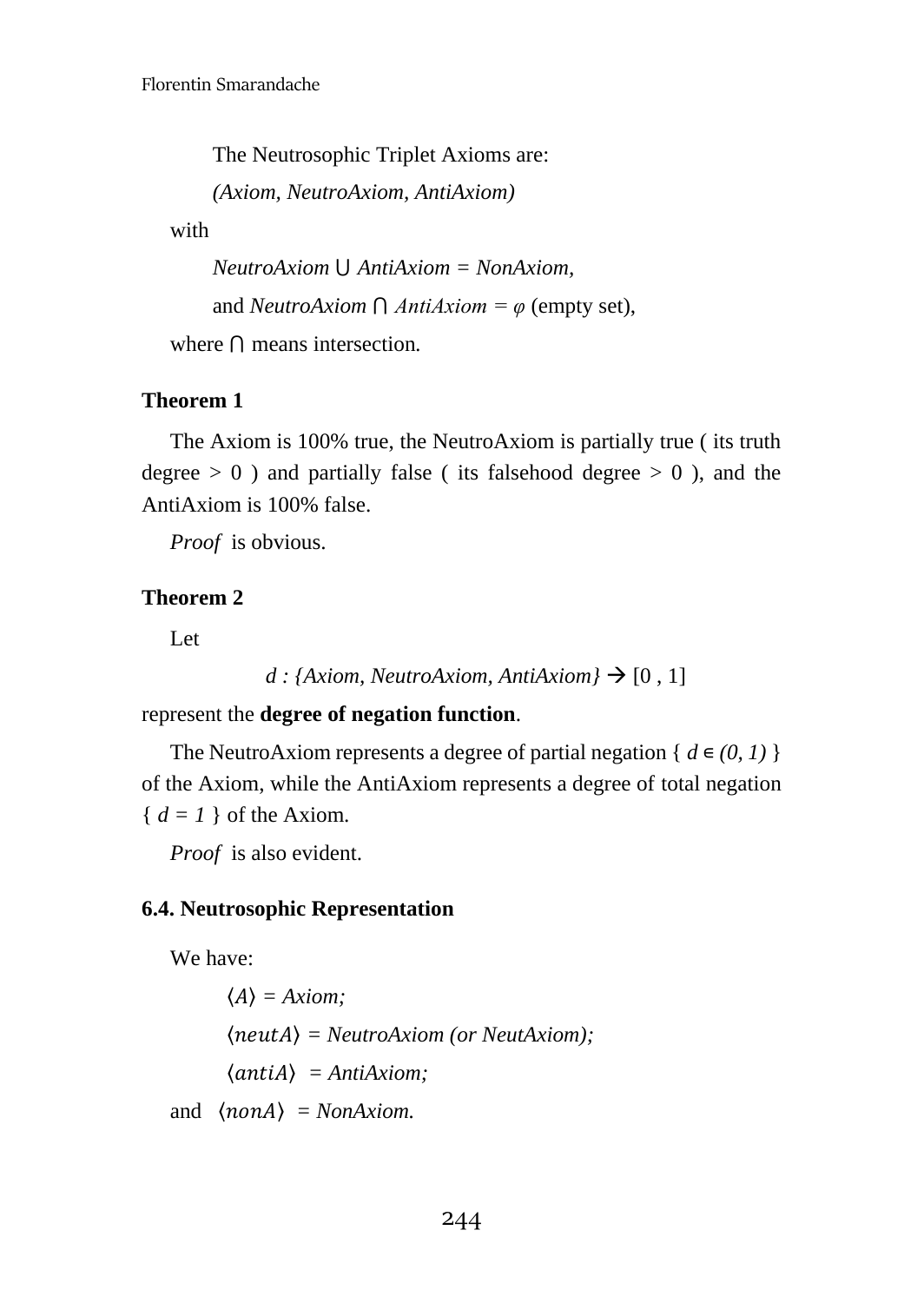Similarly as in *Neutrosophy, NonAxiom* is refined/split into two parts: *NeutroAxiom* and *AntiAxiom*.

#### **6.5. Application of NeutroLaws in Soft Science**

In *soft sciences* the laws are interpreted and re-interpreted; in social and political legislation the laws are flexible; the same law may be true from a point of view, and false from another point of view. Thus the law is partially true and partially false (it is a neutrosophic law).

For example, "gun control". There are people supporting it because of too many crimes and violence (and they are right), and people that oppose it because they want to be able to defend themselves and their houses (and they are right too).

We see two opposite propositions, both of them true, but from different points of view (from different criteria/parameters; plithogenic logic may better be used herein). How to solve this? Going to the middle, in between opposites (as in neutrosophy): allow military, police, security, registered hunters to bear arms; prohibit mentally ill, sociopaths, criminals, violent people from bearing arms; and background check on everybody that buys arms, etc. Definition of Classical Associativity

Let U be a universe of discourse, and a non-empty set  $S \subseteq U$ , endowed with a well-defined binary law ∗. The law ∗ is associative on the set S, iff  $\forall a, b, c \in S$ ,  $a * (b * c) = (a * b) * c$ .

#### **6.6. Definition of Classical NonAssociativity**

Let U be a universe of discourse, and a non-empty set  $S \subseteq \mathcal{U}$ , endowed with a well-defined binary law ∗. The law ∗ is non-associative on the set S, iff  $\exists a, b, c \in S$ , such that  $a * (b * c) \neq (a * b) * c$ .

So, it is sufficient to get a single triplet  $a, b, c$  (where  $a, b, c$  may even be all three equal, or only two of them equal) that doesn't satisfy the associativity axiom.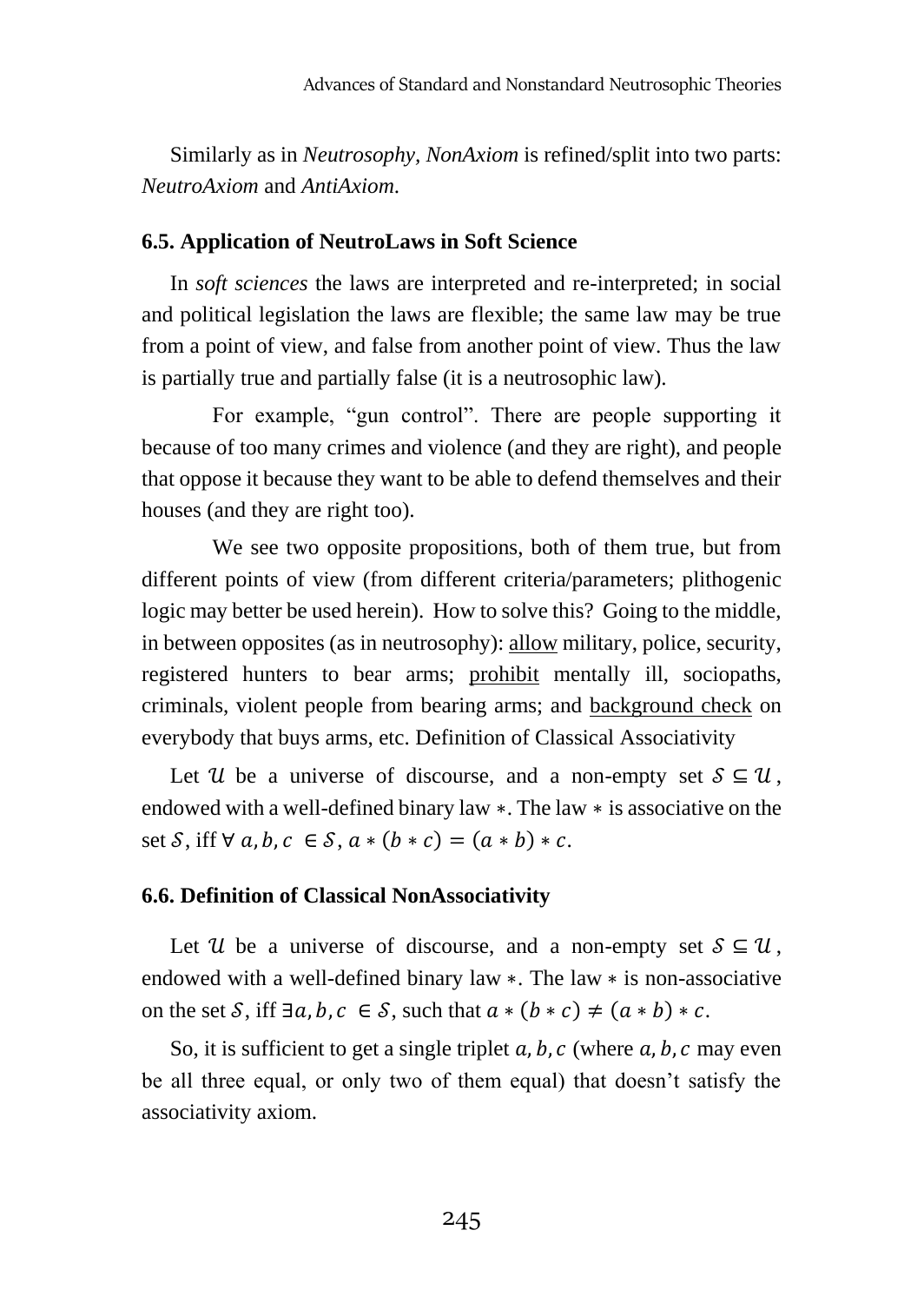Yet, there may also exist some triplet  $d, e, f \in S$  that satisfies the associativity axiom:  $d * (e * f) = (d * e) * f$ .

The classical definition of NonAssociativity does not make a distinction between a set  $(S_1, *)$  whose all triplets  $a, b, c \in S_1$  verify the non-associativity inequality, and a set  $(S_2, *)$  whose some triplets verify the non-associativity inequality, while others don't.

# **6.7. NeutroAssociativity & AntiAssociativity**

If  $\langle A \rangle$  = (classical) Associativity, then  $\langle \text{non} A \rangle$  = (classical) NonAssociativity.

But we refine/split 〈nonA〉 into two parts, as above:

〈〉 *= NeutroAssociativity;*

 $\langle$ *antiA* $\rangle$  = *AntiAssociativity.* 

Therefore,

*NonAssociativity = NeutroAssociativity* ∪ *AntiAssociativity*.

The Associativity's neutrosophic triplet is:

*<Associativity, NeutroAssociativity, AntiAssociativity>.*

# **6.8. Definition of NeutroAssociativity**

Let  $\mathcal U$  be a universe of discourse, endowed with a well-defined binary law  $*$ , and a non-empty set  $S \subseteq \mathcal{U}$ .

The set  $(S,*)$  is NeutroAssociative if and only if:

there exists at least one triplet  $a_1, b_1, c_1 \in S$  such that:

 $a_1 * (b_1 * c_1) = (a_1 * b_1) * c_1;$ 

and there exists at least one triplet  $a_2, b_2, c_2 \in S$  such that:

 $a_2 * (b_2 * c_2) \neq (a_2 * b_2) * c_2.$ 

Therefore, some triplets verify the associativity axiom, and others do not.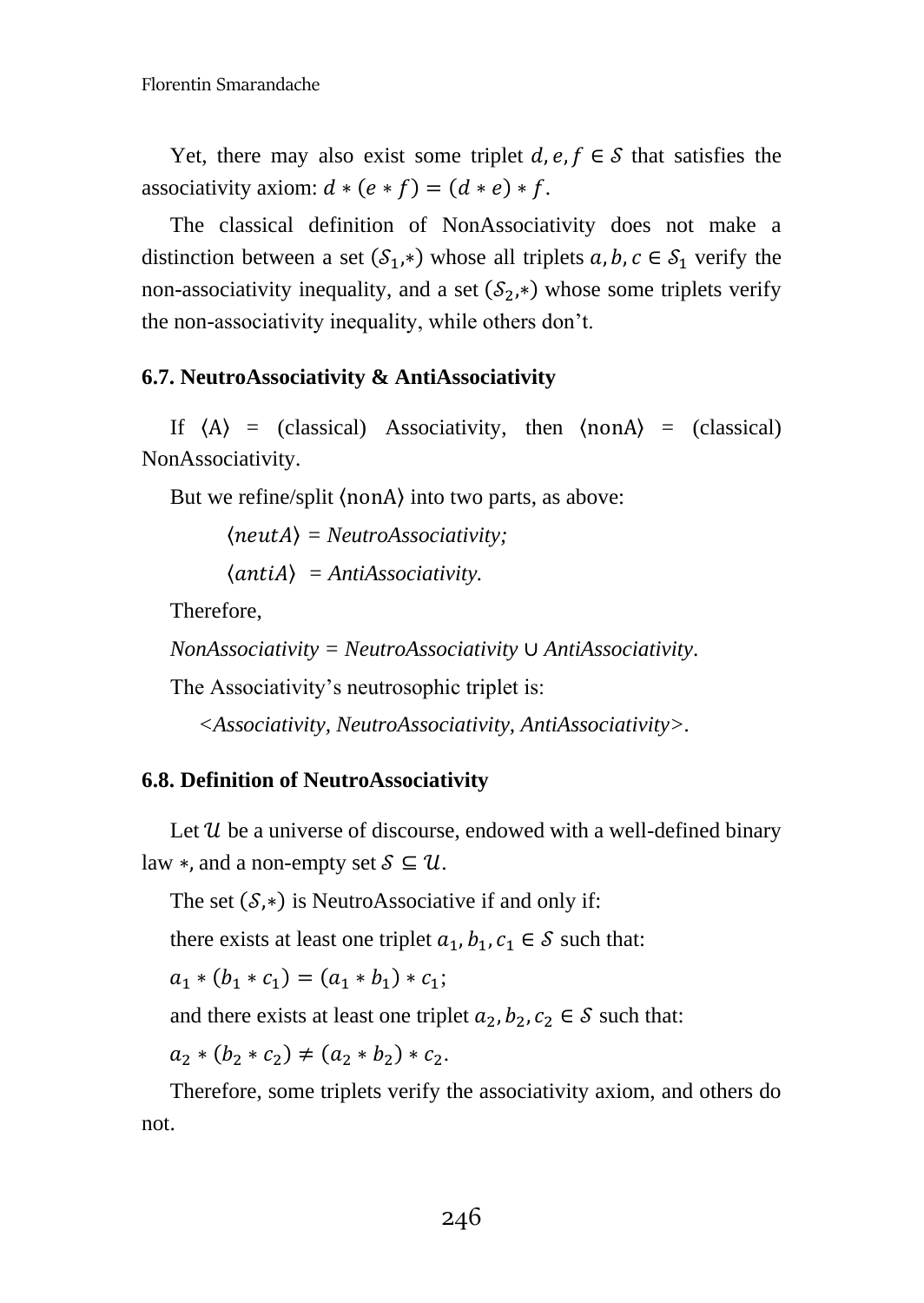# **6.9. Definition of AntiAssociativity**

Let  $\mathcal U$  be a universe of discourse, endowed with a well-defined binary law  $*$ , and a non-empty set  $S \subseteq \mathcal{U}$ .

The set  $(S,*)$  is AntiAssociative if and only if:

for any triplet  $a, b, c \in S$  one has  $a * (b * c) \neq (a * b) * c$ .

Therefore, none of the triplets verify the associativity axiom.

# **6.10. Example of Associativity**

Let  $N = \{0, 1, 2, ..., \infty\}$ , the set of natural numbers, be the universe of discourse, and the set  $S = \{0, 1, 2, ..., 9\} \subset N$ , also the binary law  $*$  be the classical addition modulo 10 defined on N.

Clearly the law \* is well-defined on S, and associative since:

 $a + (b + c) = (a + b) + c \pmod{10}$ , for all  $a, b, c \in S$ .

The degree of negation is 0%.

# **6.11. Example of NeutroAssociativity**

 $S = \{0, 1, 2, ..., 9\}$ , and the well-defined binary law  $*$  constructed as below:

 $a * b = 2a + b \pmod{10}$ .

Let's check the associativity:

 $a * (b * c) = 2a + (b * c) = 2a + 2b + c$ 

 $(a * b) * c = 2(a * b) + c = 2(2a + b) + c = 4a + 2b + c$ 

The triplets that verify the associativity result from the below equality:

 $2a + 2b + c = 4a + 2b + c$ 

or  $2a = 4a \pmod{10}$ 

or  $0 = 2a \pmod{10}$ , whence  $a \in \{0, 5\}$ .

Hence, two general triplets of the form: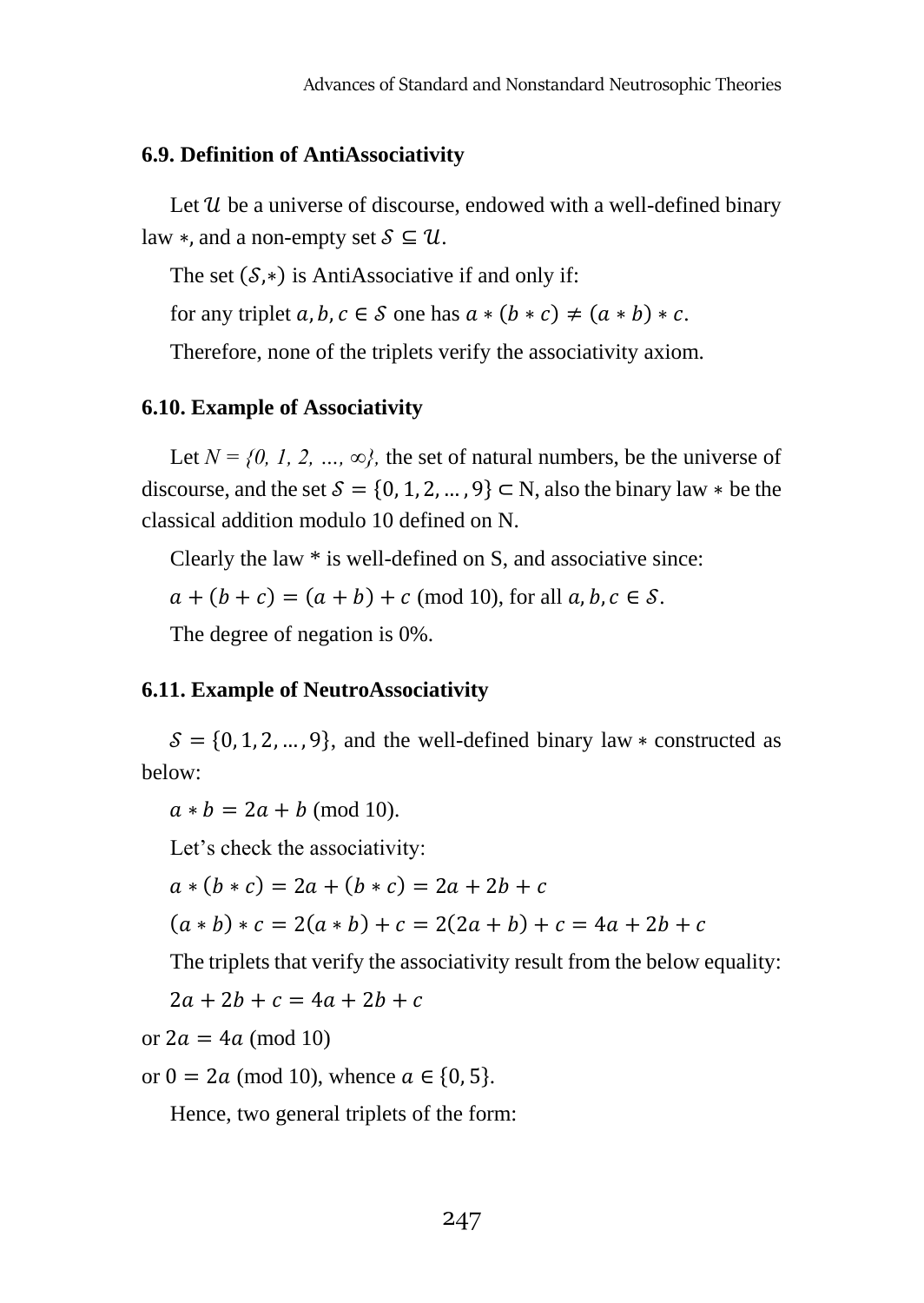$\{(0, b, c), (5, b, c), where b, c \in S\}$ 

verify the associativity.

The degree of associativity is  $\frac{2}{10} = 20\%$ , corresponding to the two numbers {0, 5} out of ten.

While the other general triplet:

 $\{(a, b, c), \text{where } a \in S \setminus \{0, 5\}, \text{while } b, c \in S \}$ 

do not verify the associativity.

The degree of negation of associativity is  $\frac{8}{10} = 80\%$ .

# **6.12. Example of AntiAssociativity**

 $\mathcal{S} = \{a, b\}$ , and the binary law \* well-defined as in the below Cayley Table:

| $\ast$ | a | b |
|--------|---|---|
| a      | b | h |
| b      | a | a |

*Theorem 1.*

For any  $x, y, z \in S$ ,  $x * (y * z) \neq (x * y) * z$ . *Proof.* We have  $2^3 = 8$  possible triplets on  $\mathcal{S}$ : 1)  $(a, a, a)$  $a * (a * a) = a * b = b$ while  $(a * a) * a = b * a = a \neq b$ .  $2)$   $(a, a, b)$  $a * (a * b) = a * b = b$  $(a * a) * b = b * b = a \neq b.$ 3)  $(a, b, a)$  $a * (b * a) = a * a = b$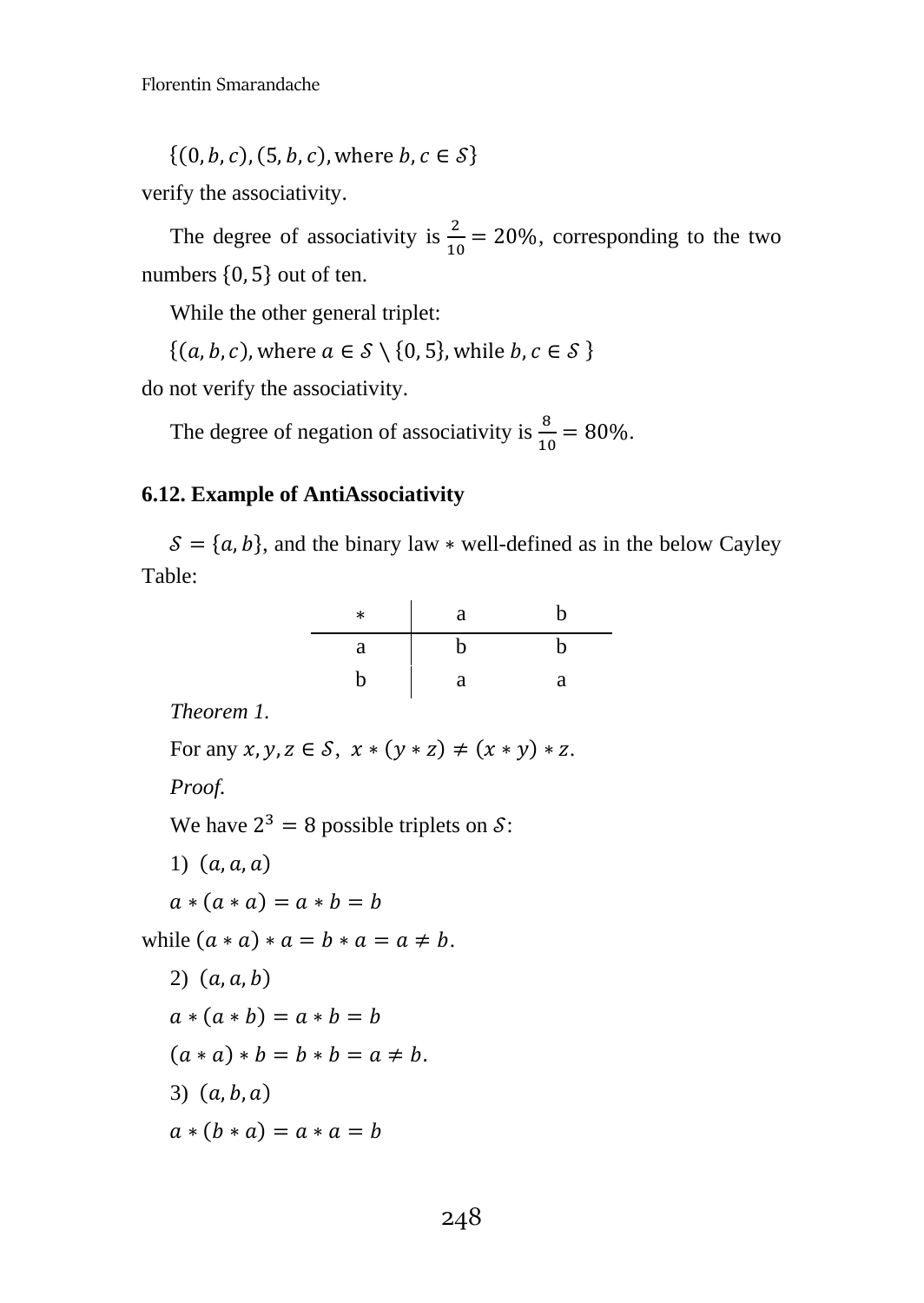$(a * b) * a = b * a = a \neq b.$ 4)  $(b, a, a)$  $b * (a * a) = b * b = a$  $(b * a) * a = a * a = b \neq a$ . 5)  $(a, b, b)$  $a * (b * b) = a * a = b$  $(a * b) * b = b * b = a \neq b.$ 6)  $(b, a, b)$  $b * (a * b) = b * b = a$  $(b * a) * b = a * b = b \neq a$ .  $7)$   $(b, b, a)$  $b * (b * a) = b * a = a$  $(b * b) * a = a * a = b \neq a$ .  $(6, b, b)$  $b * (b * b) = b * a = a$  $(b * b) * b = a * b = b \neq a$ .

Therefore, there is no possible triplet on  $S$  to satisfy the associativity. Whence the law is AntiAssociative. The degree of negation of associativity is  $\frac{8}{8} = 100\%$ .

#### **6.13. Definition of Classical Commutativity**

Let  $\mathcal U$  be a universe of discourse endowed with a well-defined binary law  $\ast$ , and a non-empty set  $S \subseteq \mathcal{U}$ . The law  $\ast$  is Commutative on the set  $\mathcal{S}$ , iff  $\forall a, b \in \mathcal{S}$ ,  $a * b = b * a$ .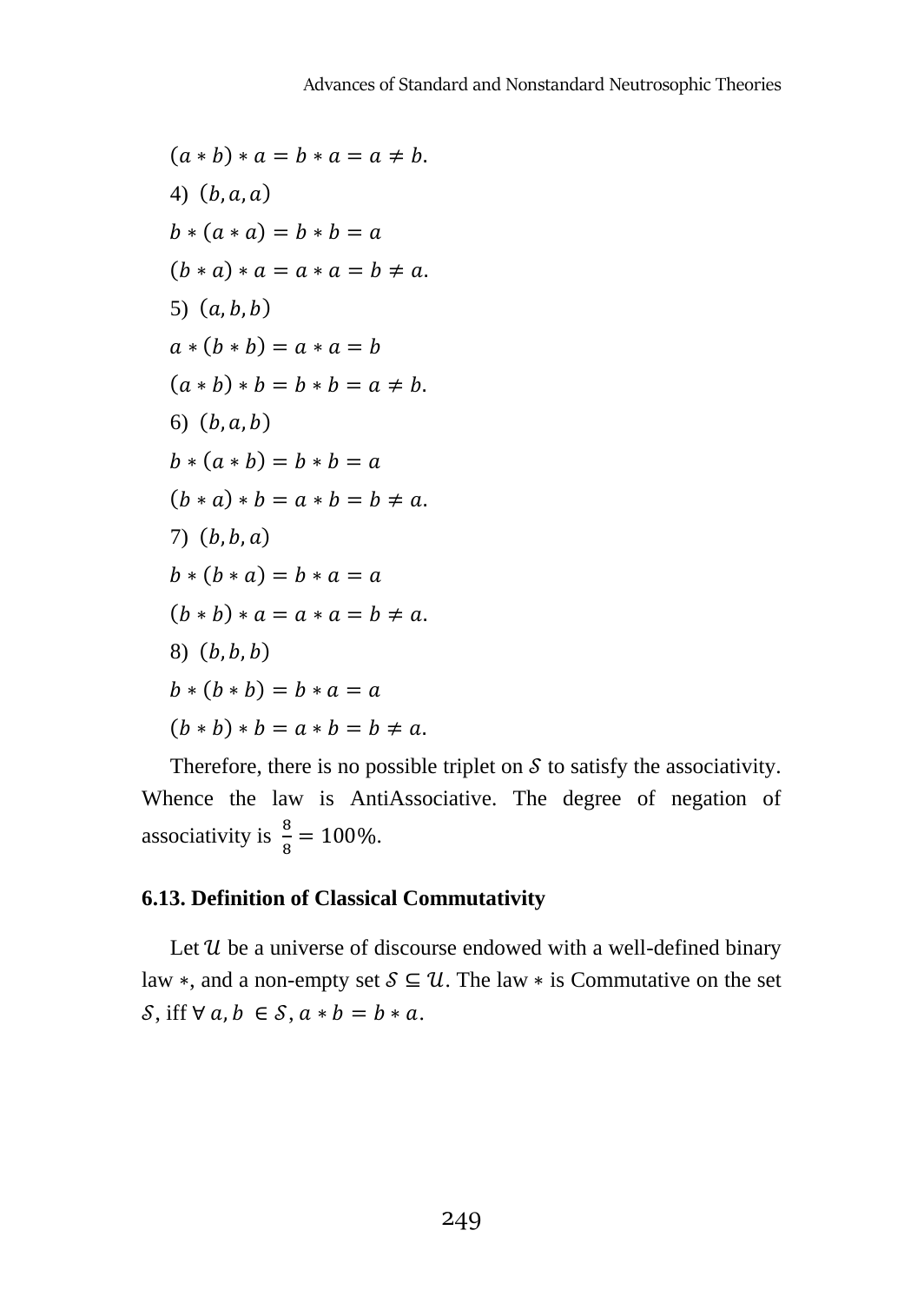## **6.14. Definition of Classical NonCommutativity**

Let  $\mathcal U$  be a universe of discourse, endowed with a well-defined binary law  $\ast$ , and a non-empty set  $S \subseteq \mathcal{U}$ . The law  $\ast$  is NonCommutative on the set S, iff  $\exists a, b \in S$ , such that  $a * b \neq b * a$ .

So, it is sufficient to get a single duplet  $a, b \in S$  that doesn't satisfy the commutativity axiom.

However, there may exist some duplet  $c, d \in S$  that satisfies the commutativity axiom:  $c * d = d * c$ .

The classical definition of NonCommutativity does not make a distinction between a set  $(S_1, *)$  whose all duplets  $a, b \in S_1$  verify the NonCommutativity inequality, and a set  $(S_2, *)$  whose some duplets verify the NonCommutativity inequality, while others don't.

That's why we refine/split the NonCommutativity into NeutroCommutativity and AntiCommutativity**.**

#### **6.15. NeutroCommutativity & AntiCommutativity**

Similarly to Associativity we do for the Commutativity:

If  $\langle A \rangle$  = (classical) *Commutativity*, then  $\langle \text{non} A \rangle$  = (classical) *NonCommutativity*.

But we refine/split 〈nonA〉 into two parts, as above:

〈〉 *= NeutroCommutativity;*

 $\langle$ *antiA* $\rangle$  = *AntiCommutativity.* 

Therefore,

*NonCommutativity =* 

*= NeutroCommutativity* ∪ *AntiCommutativity*.

The Commutativity's neutrosophic triplet is:

*<Commutativity, NeutroCommutativity, AntiCommutativity>.*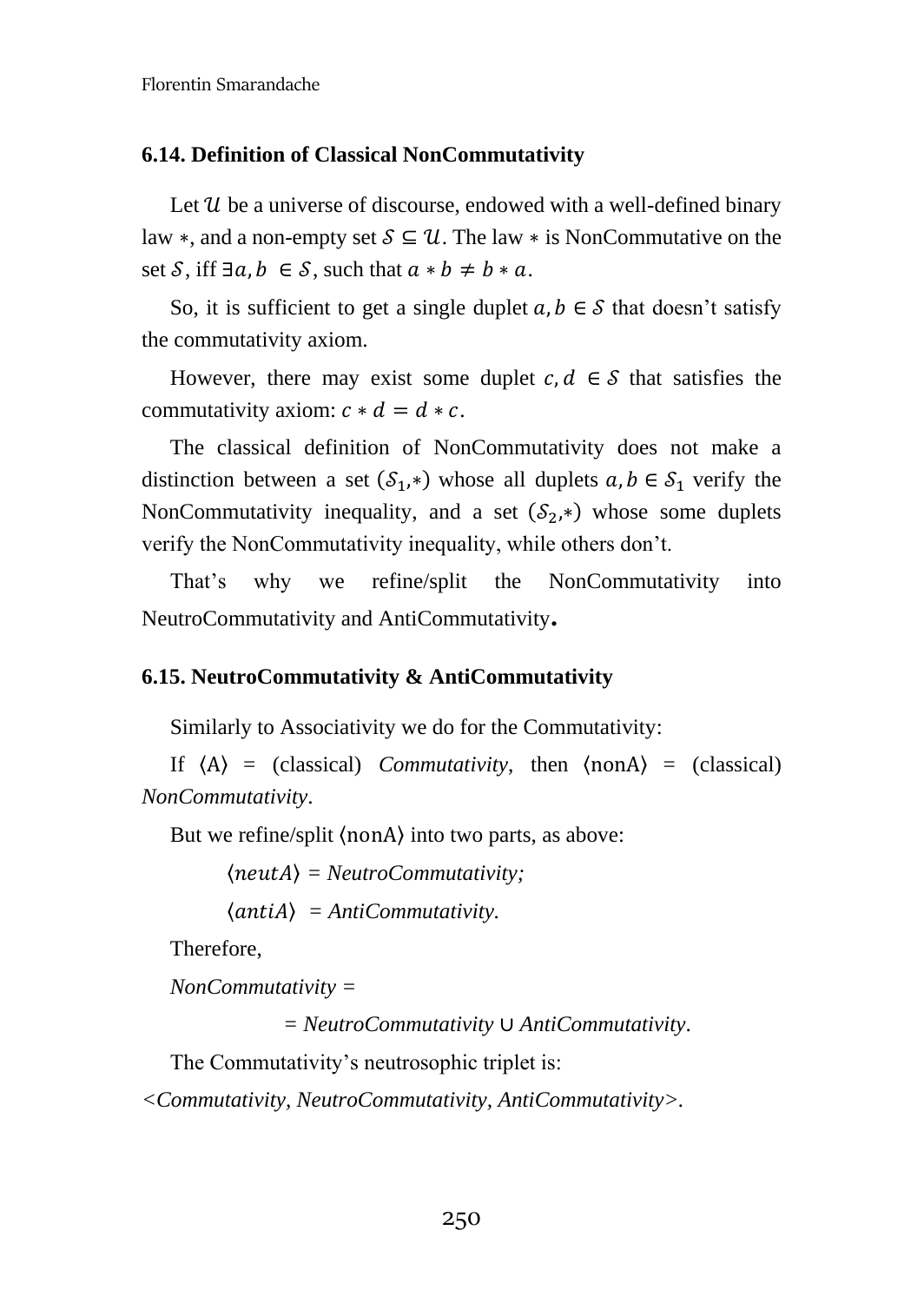In the same way, Commutativity means all elements of the set commute with respect to a given binary law, NeutroCommutativity means that some elements commute while others do not, while AntiCommutativity means that no elements commute.

## **6.16. Example of NeutroCommutativity**

 $S = \{a, b, c\}$ , and the well-defined binary law ∗.

| $\ast$ | a | n | c |
|--------|---|---|---|
| а      |   | с | с |
| n      | с | n | а |
| c      |   |   | с |

 $a * b = b * a = c$  (commutative):

 $\begin{cases}\n a * c = c \\
 c * a = b\n\end{cases}$  $c * a = b \neq c$  (not commutative);

 $\begin{cases}\nb*c = a \\
c + b - b + c\n\end{cases}$  $c * b = b \neq a$  (not commutative).

We conclude that  $(S,*)$  is  $\frac{1 \text{ pair}}{3 \text{ pairs}} \approx 33\%$  commutative, and  $\frac{2 \text{ pair}}{3 \text{ pairs}} \approx$ 67% not commutative.

Therefore, the degree of negation of the commutativity of  $(\mathcal{S}, *)$  is 67%.

#### **6.17. Example of AntiCommutativity**

 $S = \{a, b\}$ , and the below binary well-defined law  $*$ .

| $\ast$ | a | b |
|--------|---|---|
| a      | n | n |
| b      | a | a |

where  $a * b = b$ ,  $b * a = a \neq b$  (not commutative)

Other pair of different element does not exist, since we cannot take  $a * a$  nor  $b * b$ . The degree of negation of commutativity of this  $(S, *)$  is 100%.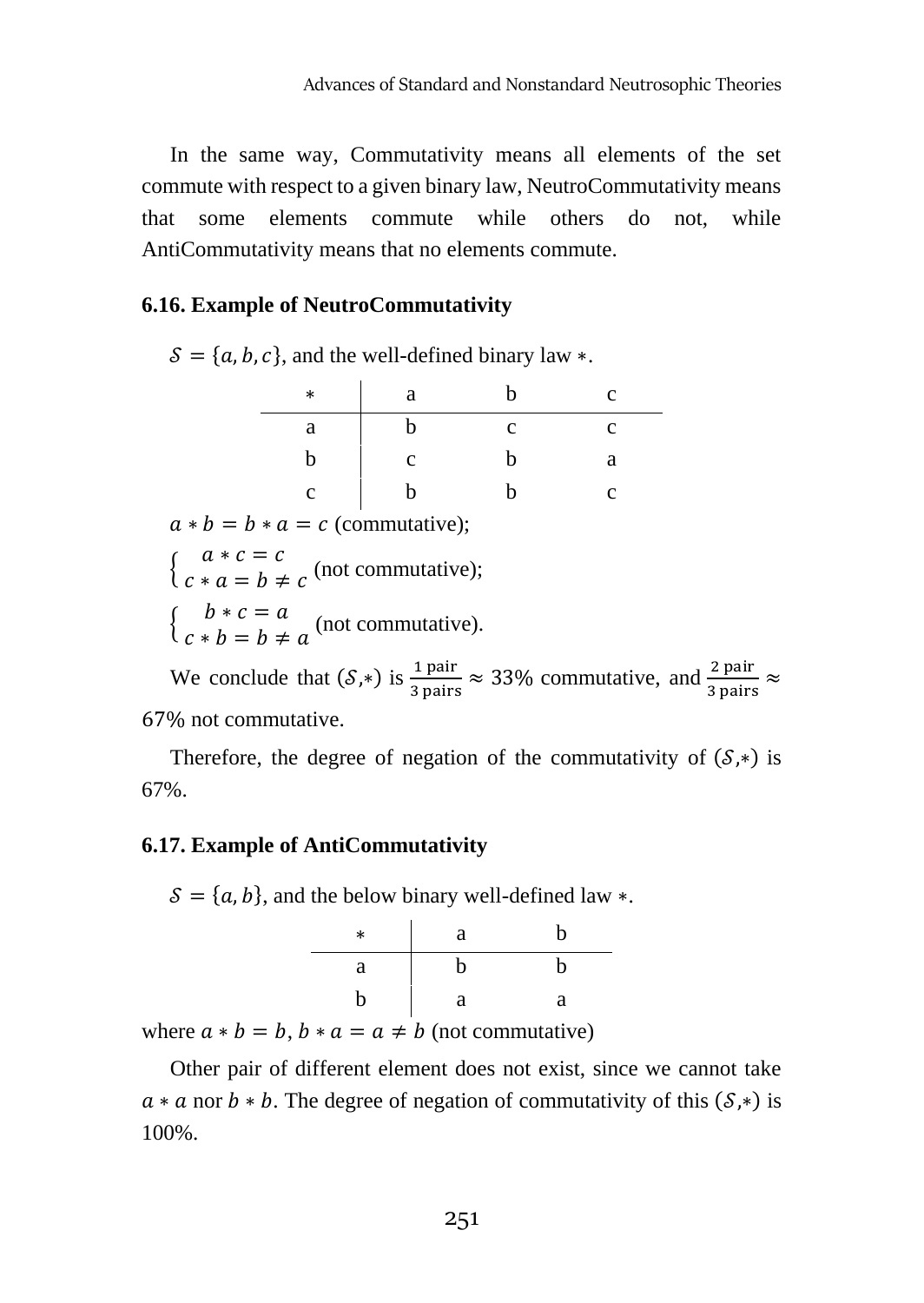#### **6.18. Definition of Classical Unit Element**

Let  $\mathcal U$  be a universe of discourse endowed with a well-defined binary law  $*$  and a non-empty set  $S \subseteq U$ .

The set S has a classical unit element  $e \in S$ , iff  $e$  is unique, and for any  $x \in S$  one has  $x * e = e * x = x$ .

#### **6.19. Partially Negating the Definition of Classical Unit Element**

It occurs when at least one of the below statements occurs:

1) There exists at least one element  $a \in S$  that has no unit element.

2) There exists at least one element  $b \in S$  that has at least two distinct unit elements  $e_1, e_2 \in S$ ,  $e_1 \neq e_2$ , such that:

 $b * e_1 = e_1 * b = b,$ 

 $b * e_2 = e_2 * b = b.$ 

3) There exists at least two different elements  $c, d \in S$ ,  $c \neq d$ , such that they have different unit elements  $e_c$ ,  $e_d \in S$ ,  $e_c \neq e_d$ , with  $c * e_c =$  $e_c * c = c$ , and  $d * e_d = e_d * d = d$ .

#### **6.20. Totally Negating the Definition of Classical Unit Element**

The set (*S*,∗) has *AntiUnitElements*, if:

1) Each element  $x \in S$  has either no unit element, or two or more unit elements (unicity of unit element is negated);

2) If some elements  $x \in S$  have only one unit element each, then these unit elements are different two by two.

#### **6.21. Definition of NeutroUnitElements**

The set (S,<sup>∗)</sup> has *NeutroUnit Elements*, if:

1) [Degree of Truth] There exist at least an element that has a single unit-element.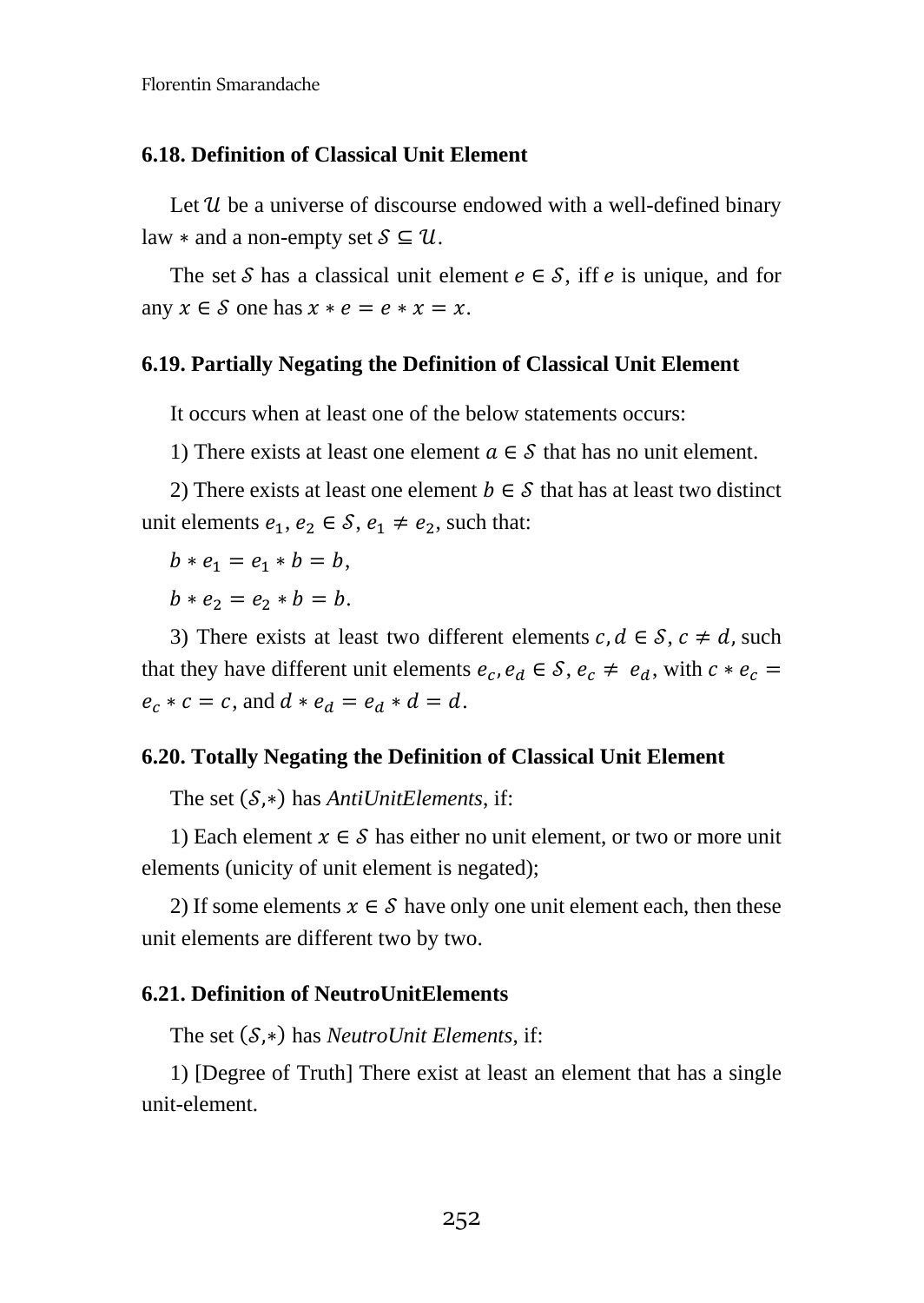2) [Degree of Falsehood] There exist at least one element that either has no unit-element, or has two or more unit-elements.

#### **6.22. Definition of AntiUnit Elements**

The set (*S*,∗) has *AntiUnit Elements*, if:

Each element  $x \in S$  has either no unit-element, or two or more distinct unit-elements.

#### **6.23. Example of NeutroUnit Elements**

 $\mathcal{S} = \{a, b, c\}$ , and the well-defined binary law ∗:

| $\ast$ | a | h | c |
|--------|---|---|---|
| a      | n | h | а |
| h      | b | h | а |
| C      | a | h | C |

Since,

 $q * c = c * q = q$ 

 $c * c = c$ 

the common unit-element of *a* and *c* is *c* (two distinct elements  $a \neq c$ have the same unit element c).

From

```
b * a = a * b = bh * h = h
```
we see that the element  $h$  has two distinct unit-elements  $a$  and  $b$ .

Since only one element b does not verify the classical unit axiom (i.e. to have a unique unit), out of 3 elements, the degree of negation of unit element axiom is  $\frac{1}{3} \approx 33\%$ , while  $\frac{2}{3} \approx 67\%$  is the degree of truth (validation) of the unit element axiom.

#### **6.24. Example of AntiUnit Elements**

 $S = \{a, b, c\}$ , endowed with the well-defined binary law \* as follows: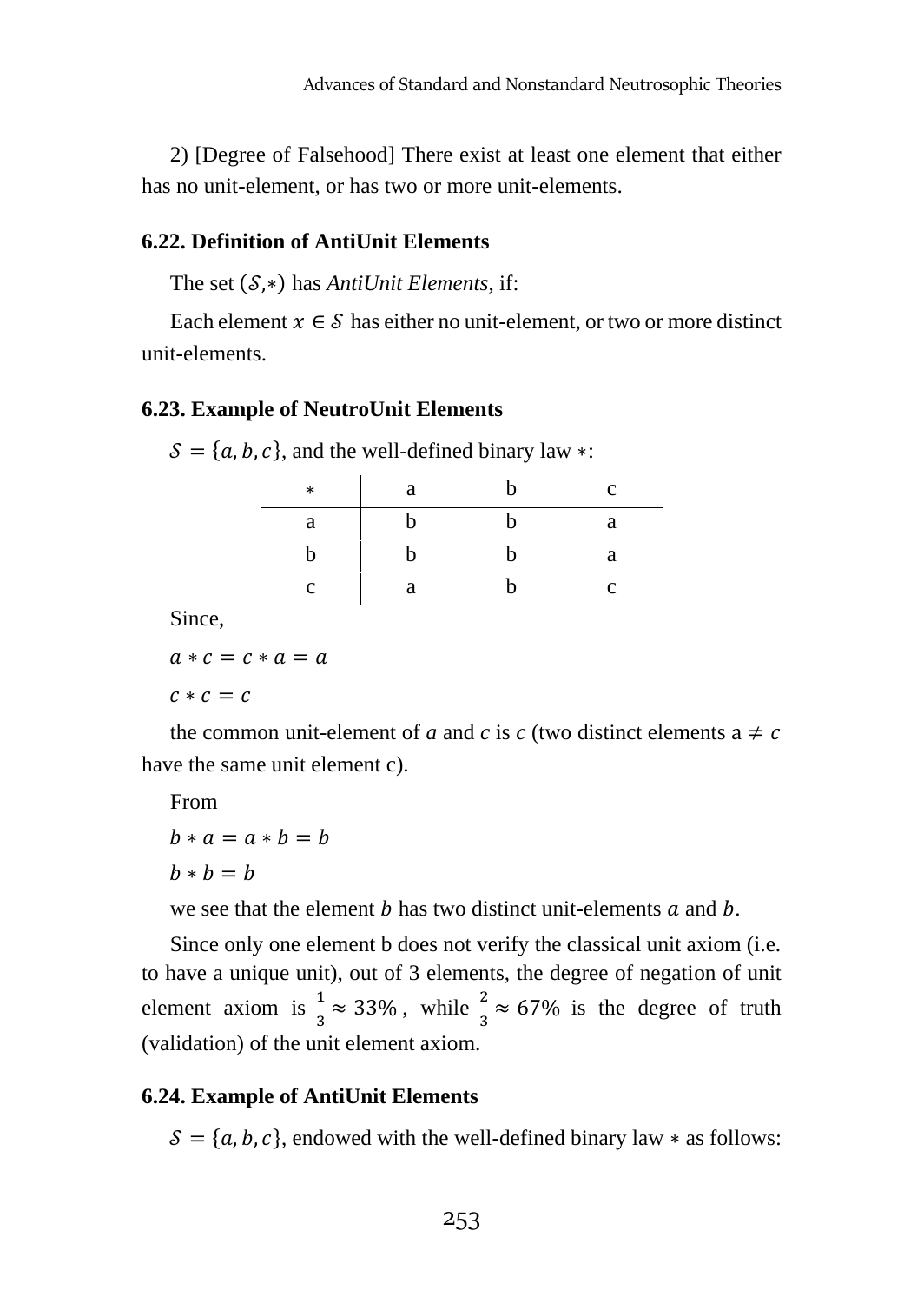| $\ast$ | a |   | C |
|--------|---|---|---|
| a      | а | а | а |
| h      | а | с | h |
|        | я |   |   |

Element  $\alpha$  has 3 unit elements:  $\alpha$ ,  $\beta$ ,  $\alpha$ , because:

 $a * a = a$  $a * b = b * a = a$ 

and  $a * c = c * a = a$ .

Element  *has no unit element, since:* 

```
b * a = a \neq b
```

```
b * b = c \neq b
```
and  $b * c = b$ , but  $c * b \neq b$ .

Element  $c$  has no unit element, since:

$$
c * a = a \neq c
$$

$$
c * b = c
$$
, but  $b * c = b \neq c$ ,

and 
$$
c * c = b \neq c
$$
.

The degree of negation of the unit element axiom is  $\frac{3}{3} = 100\%$ .

# **6.25. Definition of Classical Inverse Element**

Let  $u$  be a universe of discourse endowed with a well-defined binary law  $*$  and a non – empty set  $S \subseteq U$ .

Let  $e \in S$  be the classical unit element, which is unique.

For any element  $x \in S$ , there exists a unique element, named the inverse of x, denoted by  $x^{-1}$ , such that:

 $x * x^{-1} = x^{-1} * x = e.$ 

# **6.26. Partially Negating the Definition of Classical Inverse Element**

It occurs when at least one statement from below occurs: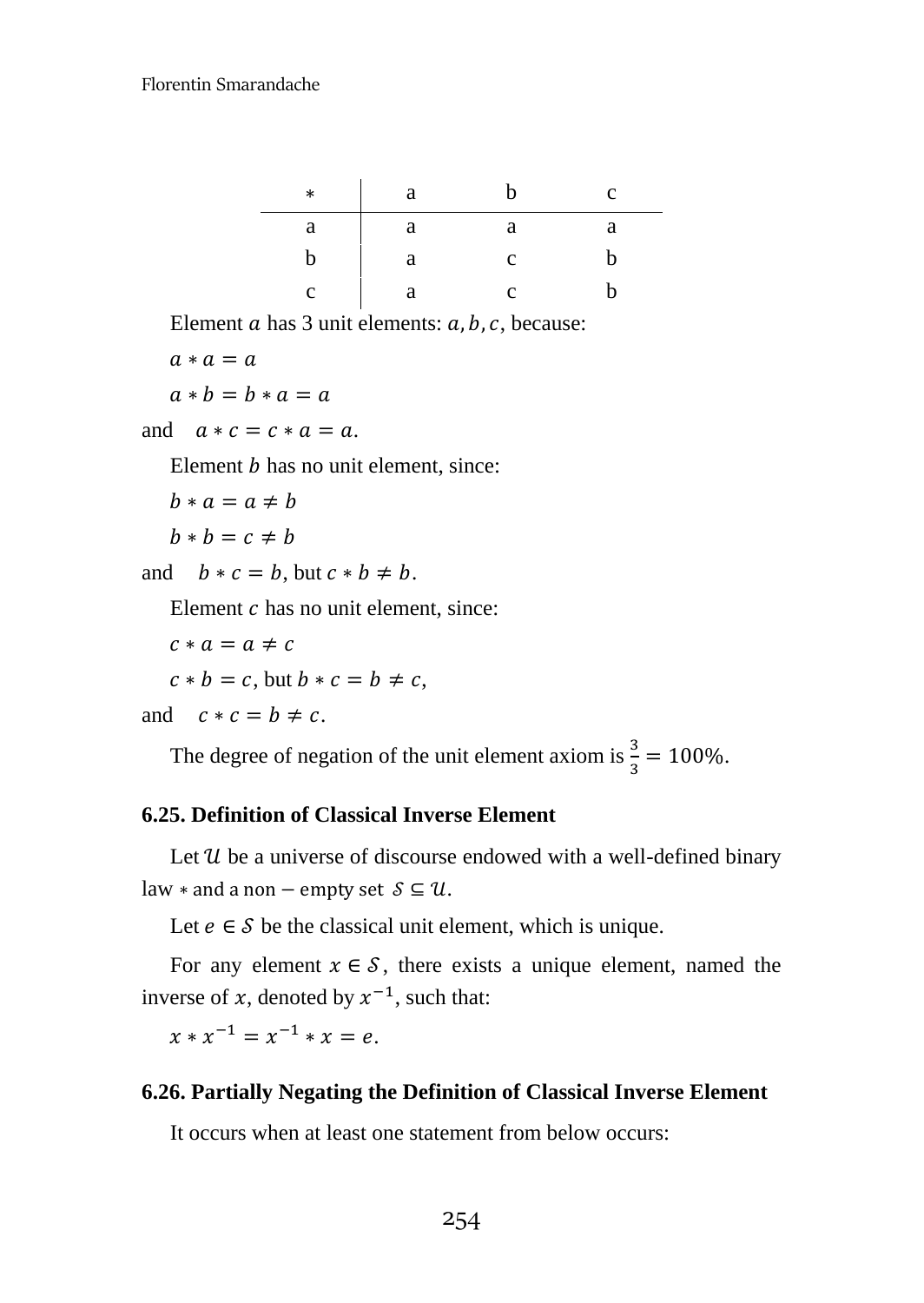1) There exist at least one element  $a \in S$  that has no inverse with respect to no ad-hoc unit-elements;

or

2) There exist at least one element  $b \in S$  that has two or more distinct inverses with respect to some ad-hoc unit-elements.

# **6.27. Totally Negating the Definition of Classical Inverse Element**

Each element has either no inverse, or two or more distinct inverses with respect to some ad-hoc unit-elements respectively.

# **6.28. Definition of NeutroInverse Elements**

The set  $(S,*)$  has NeutroInverse Elements if:

1) [Degree of Truth] There exist at least an element that has an inverse with respect to some ad-hoc unit-element.

2) [Degree of Falsehood] There exists at least one element that does not have any inverse with respect to no ad-hoc unit-element, or has at least two or more distinct inverses with respect to some ad-hoc unitelements.

# **6.29. Definition of AntiInverse Elements**

The set  $(S,*)$  has AntiInverse Elements, if: each element has either no inverse with respect to no ad-hoc unit-element, or two or more distinct inverses with respect to some ad-hoc unit-elements.

#### **6.30. Example of NeutroInverse Elements**

 $S = \{a, b, c\}$ , endowed with the binary well-defined law \* as below:

| $\ast$ | a | n | c |
|--------|---|---|---|
| a      | a | n | с |
| b      | b | а | а |
| C      | h | n |   |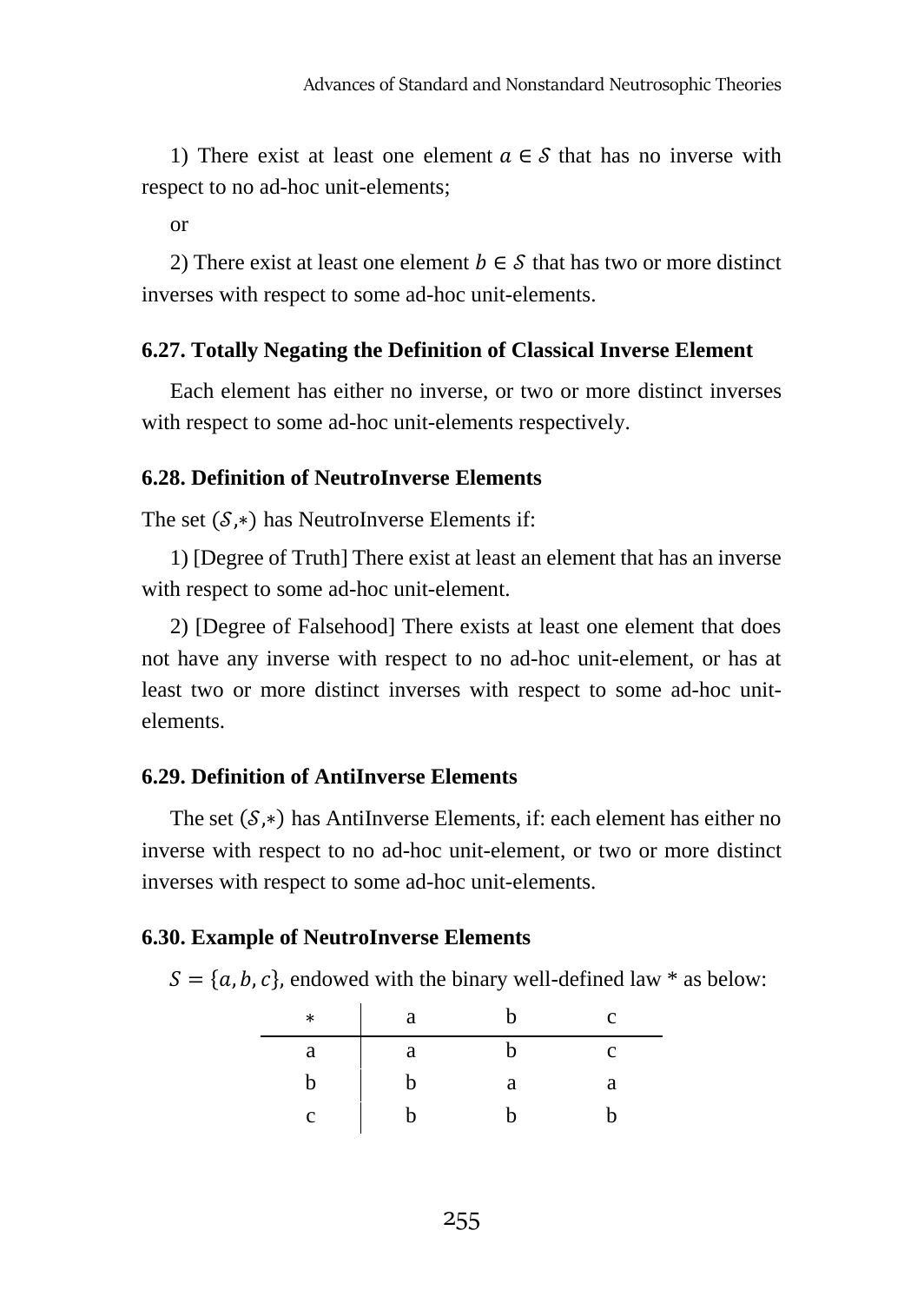Because  $a * a = a$ , hence its ad-hoc unit/neutral element  $neut(a) =$ a and correspondingly its inverse element is  $inv(a) = a$ .

Because  $b * a = a * b = b$ , hence its ad-hoc inverse/neutral element  $neut(b) = a;$ 

from  $b * b = a$ , we get  $inv(b) = b$ .

No neut(c), hence no  $inv(c)$ .

Hence *a* and *b* have ad-hoc inverses, but *c* doesn't.

#### **6.31. Example of AntiInverse Elements**

Similarly,  $S = \{a, b, c\}$ , endowed with the binary well-defined law \* as below:

| $\ast$ | a |   | c |
|--------|---|---|---|
| a      | n |   |   |
|        | а | а | а |
|        | C |   |   |

There is no *neut(a)* and no *neut(b)*, hence: no *inv(a)* and *no inv(b)*.

 $c * a = a * c = c$ , hence:  $neut(c) = a$ .

 $c * b = b * c = a$ , hence:  $inv(c) = b$ ;

 $c * c = c * c = a$ , hence:  $inv(c) = c$ ; whence we get two inverses of *c*.

#### **6.32. Cases When Partial Negation (NeutroAxiom) Does Not Exist**

Let's consider the classical geometric *Axiom*:

On a plane, through a point exterior to a given line it's possible to draw a single parallel to that line.

The *total negation* is the following *AntiAxiom*:

On a plane, through a point exterior to a given line it's possible to draw either no parallel, or two or more parallels to that line.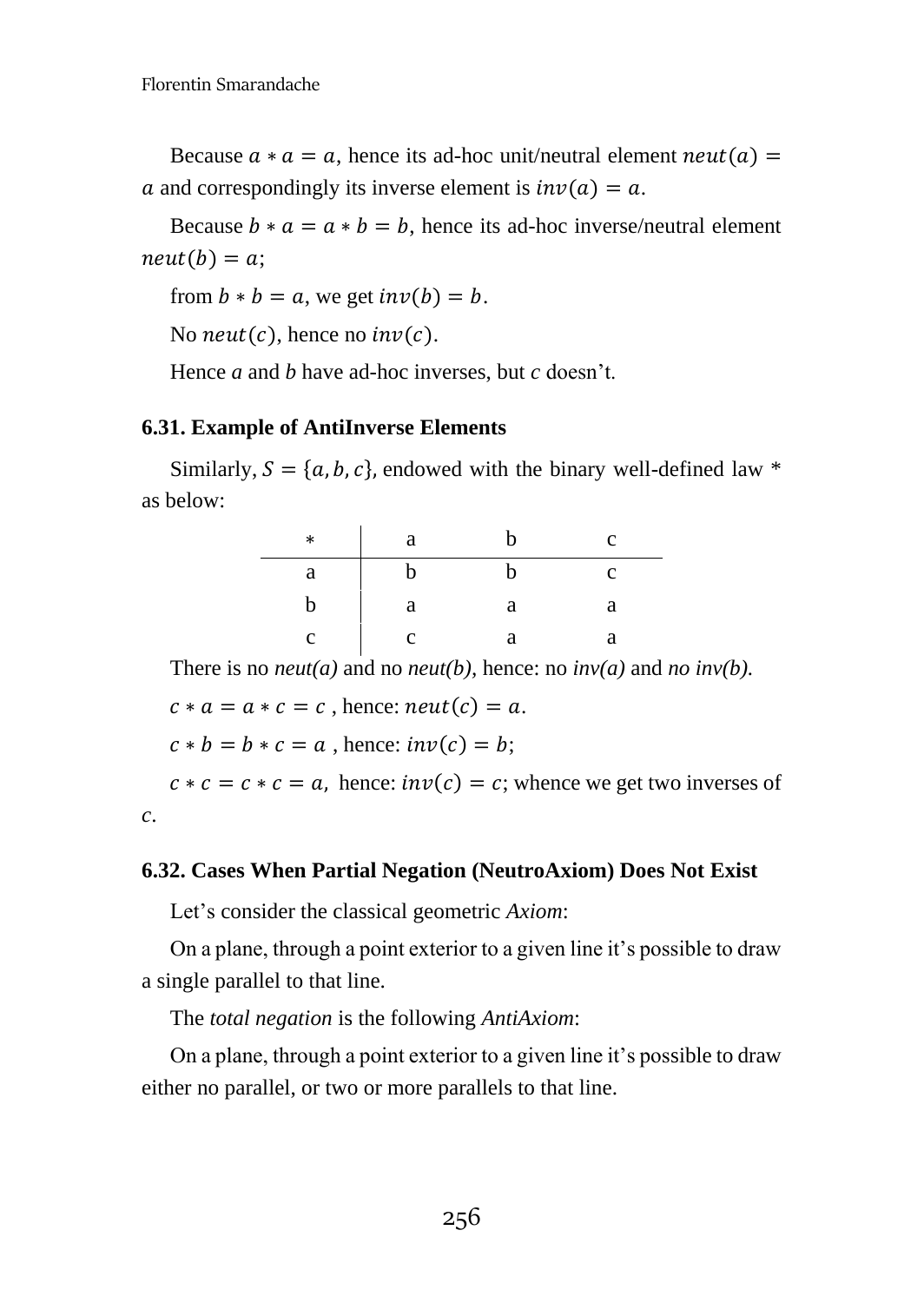The *NeutroAxiom* does not exist since it is not possible to partially deny this classical axiom.

# **6.33. Connections between the neutrosophic triplet** *(Axiom, NeutroAxiom, AntiAxiom)* **and the** *S-denying an Axiom*

The *S-denying of an Axiom* was first defined by Smarandache [3, 4] in 1969 when he constructed *hybrid geometries* (or *S-geometries*) [5 – 18].

# **6.34. Definition of S-denying an Axiom**

An *Axiom* is said *S-denied* [3, 4] if in the same space the axiom behaves differently (i.e., validated and invalided; or only invalidated but in at least two distinct ways).

Therefore, we say that an axiom is partially negated (or there is a degree of negation of an axiom): [http://fs.unm.edu/Geometries.htm.](http://fs.unm.edu/Geometries.htm)

# **6.35. Definition of S-geometries**

A geometry is called *S-geometry* [5] if it has at least one S-denied axiom.

Therefore, the Euclidean, Lobachevsky-Bolyai-Gauss, and Riemannian geometries were united altogether for the first time, into the same space, by some S-geometries. These S-geometries could be partially Euclidean and partially Non-Euclidean, or only Non-Euclidean but in multiple ways.

The most important contribution of the S-geometries was the introduction of the *degree of negation of an axiom* (and more general the degree of negation of any theorem, lemma, scientific or humanistic proposition, theory, etc.).

Many geometries, such as pseudo-manifold geometries, Finsler geometry, combinatorial Finsler geometries, Riemann geometry, combinatorial Riemannian geometries, Weyl geometry, Kahler geometry are particular cases of S-geometries. (Linfan Mao)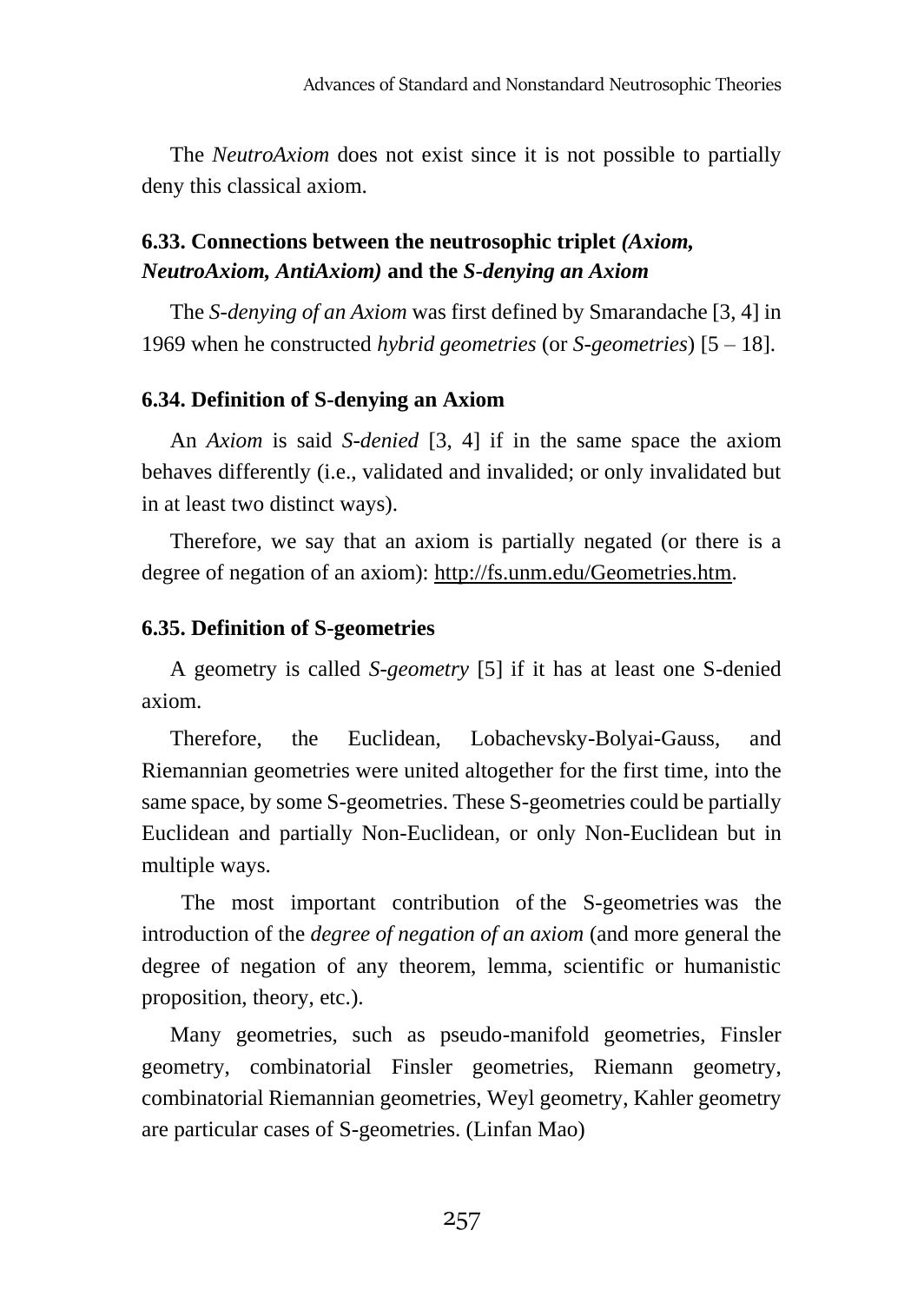# **6.36. Connection between S-denying an Axiom and NeutroAxiom / AntiAxiom**

"Validated and invalidated" Axiom is equivalent to NeutroAxiom. While "only invalidated but in at least two distinct ways" Axiom is part of the AntiAxiom (depending on the application).

"Partially negated" ( or  $0 < d < 1$ , where d is the degree of negation ) is referred to NeutroAxiom. While "there is a degree of negation of an axiom" is referred to both NeutroAxiom (when  $0 < d < 1$ ) and AntiAxiom ( when  $d = 1$  ).

#### **6.37. Connection between NeutroAxiom and MultiSpace**

In any domain of knowledge, a *S-multispace with its multistructure* is a finite or infinite (countable or uncountable) union of many spaces that have various structures (Smarandache, 1969, [19]). The multi-spaces with their multi-structures [20, 21] may be non-disjoint. The multispace with multistructure form together a *Theory of Everything*. It can be used, for example, in the Unified Field Theory that tries to unite the gravitational, electromagnetic, weak, and strong interactions in physics.

Therefore, a NeutroAxiom splits the set S, which it is defined upon, into two subspaces: one where the Axiom is true and another where the Axiom is false. Whence S becomes a BiSpace with BiStructure (which is a particular case of MultiSpace with MultiStructure).

#### **6.38. (Classical) WellDefined Binary Law**

Let U be a universe of discourse, a non-empty set  $S \subseteq \mathcal{U}$ , and a binary law  $*$  defined on U. For any  $x, y \in S$ , one has  $x * y \in S$ .

#### **6.39. NeutroDefined Binary Law**

There exist at least two elements (that could be equal)  $a, b \in S$  such that  $a * b \in S$ . And there exist at least other two elements (that could be equal too)  $c, d \in S$  such that  $c, d \notin S$ .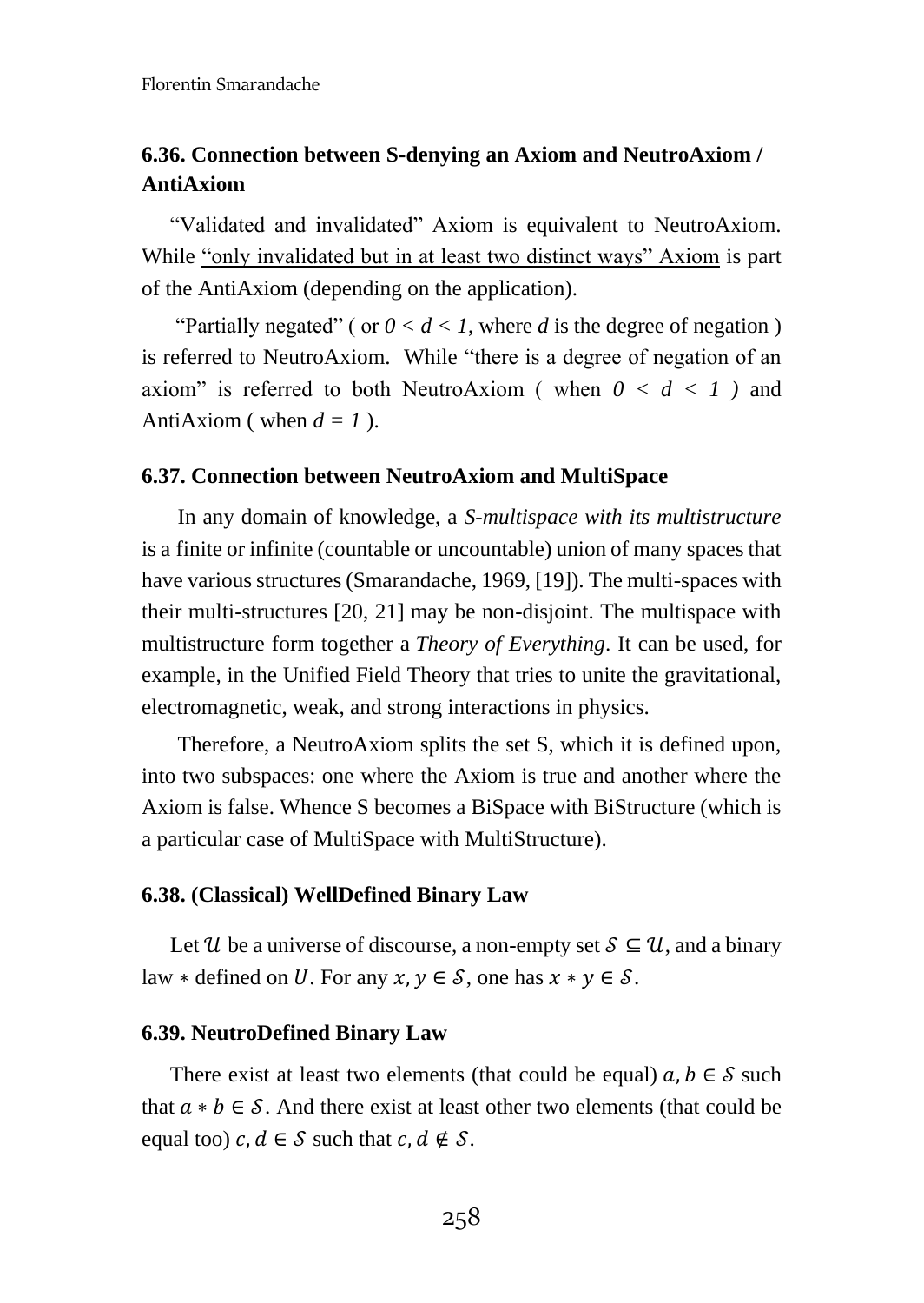#### **6.40. Example of NeutroDefined Binary Law**

Let  $U = \{a, b, c\}$  be a universe of discourse, and a subset  $S = \{a, b\}$ , endowed with the below NeutroDefined Binary Law ∗ :



# **6.41. AntiDefined Binary Law**

For any  $x, y \in S$  one has  $x * y \notin S$ .

#### **6.42. Example of AntiDefined Binary Law**

Let  $U = \{a, b, c, d\}$  a universe of discourse, and a subset  $S = \{a, b\}$ , and the below binary well-defined law ∗.

| * | a            | h |
|---|--------------|---|
| a | $\mathbf{C}$ |   |
| n | d            | c |

where all combinations between *a* and *b* using the law  $*$  give as output *c* or *d* who do not belong to S.

#### **6.43. Theorem of the Degenerate Case**

If a set is endowed with AntiDefined Laws, all its algebraic structures based on them will be AntiStructures.

#### **6.44. WellDefined n-ary Law**

Let U be a universe of discourse, a non-empty set  $S \subseteq U$ , and a n-ary law, for n integer,  $n \geq 1$ , defined on U.

 $L: 1\ell^n \rightarrow 1\ell$ 

For any  $x_1, x_2, ..., x_n \in S$ , one has  $L(x_1, x_2, ..., x_n) \in S$ .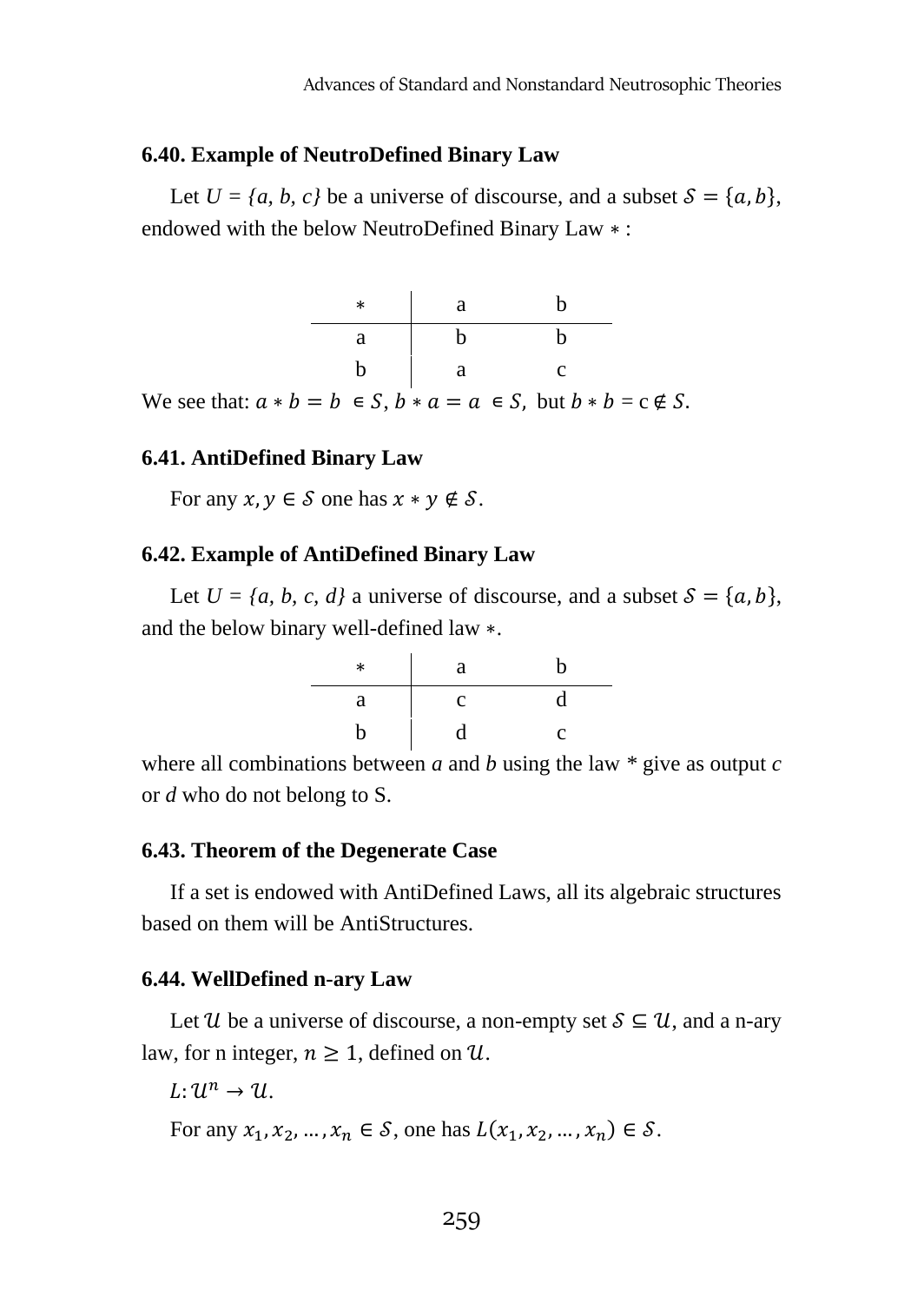#### **6.45. NeutroDefined n-ary Law**

There exists at least a n-plet  $a_1, a_2, ..., a_n \in S$  such that  $L(a_1, a_2, ..., a_n) \in S$ . The elements  $a_1, a_2, ..., a_n$  may be equal or not among themselves.

And there exists at least a n-plet  $b_1, b_2, ..., b_n \in S$  such that  $L(b_1, b_2, ..., b_n) \notin S$ . The elements  $b_1, b_2, ..., b_n$  may be equal or not among themselves.

#### **6.46. AntiDefined n-ary Law**

For any  $x_1, x_2, ..., x_n \in S$ , one has  $L(x_1, x_2, ..., x_n) \notin S$ .

#### **6.47. WellDefined n-ary HyperLaw**

Let U be a universe of discourse, a non-empty set  $S \subseteq_{\neq} \mathcal{U}$ , and a nary hyperlaw, for *n* integer,  $n \geq 1$ :

 $H: \mathcal{U}^n \to \mathcal{P}(\mathcal{U})$ , where  $\mathcal{P}(\mathcal{U})$  is the power set of  $\mathcal{U}$ .

For any  $x_1, x_2, ..., x_n \in S$ , one has  $H(x_1, x_2, ..., x_n) \in \mathcal{P}(\mathcal{S})$ .

#### **6.48. NeutroDefined n-ary HyperLaw**

There exists at least a n-plet  $a_1, a_2, ..., a_n \in S$  such that  $H(a_1, a_2, ..., a_n) \in \mathcal{P}(\mathcal{S})$ . The elements  $a_1, a_2, ..., a_n$  may be equal or not among themselves.

And there exists at least a n-plet  $b_1, b_2, ..., b_n \in S$  such that  $H(b_1, b_2, ..., b_n) \notin \mathcal{P}(\mathcal{S})$ . The elements  $b_1, b_2, ..., b_n$  may be equal or not among themselves.

#### **6.49. AntiDefined n-ary HyperLaw**

For any  $x_1, x_2, ..., x_n \in S$ , one has  $H(x_1, x_2, ..., x_n) \notin \mathcal{P}(S)$ .

\*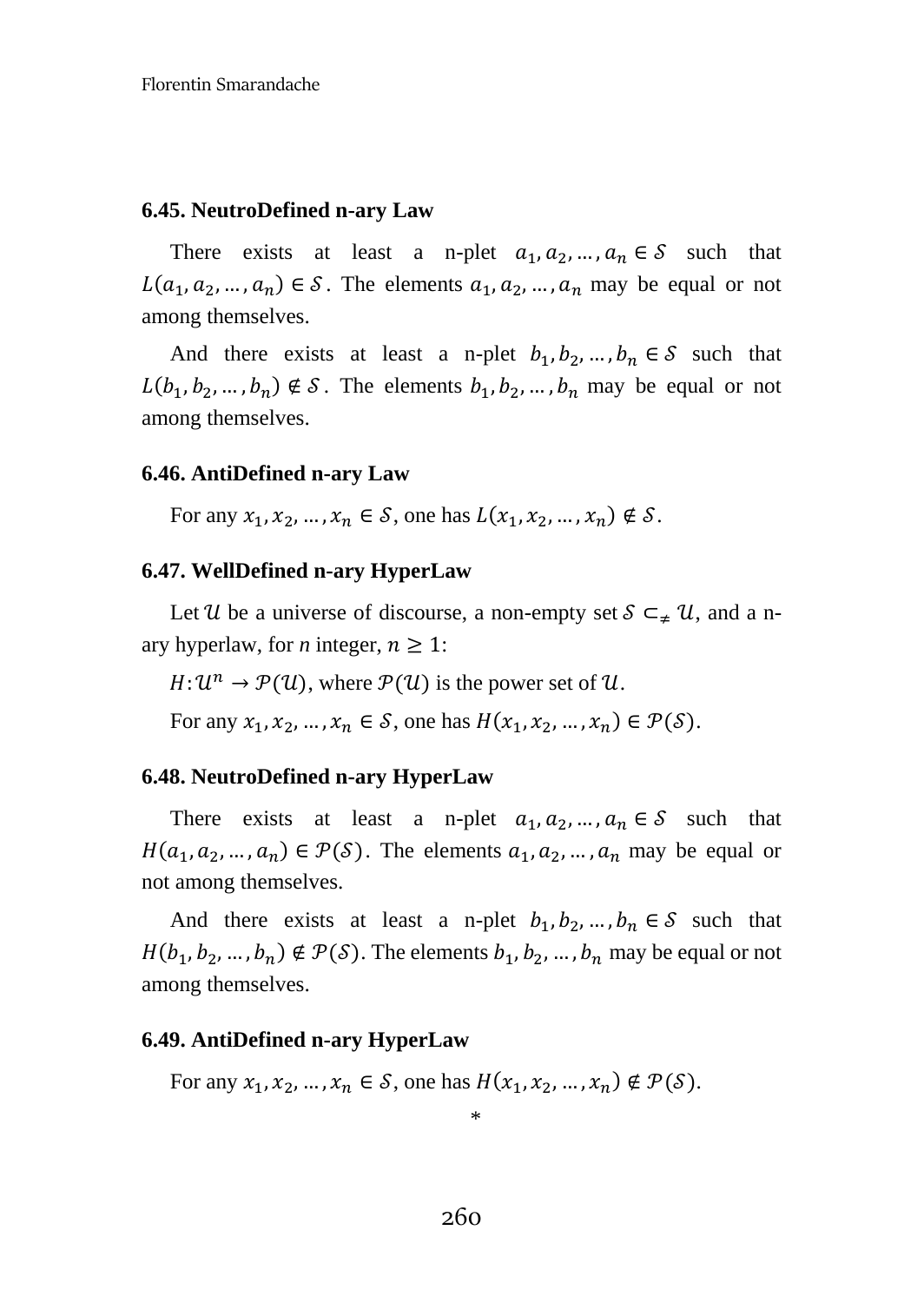The most interesting are the cases when the composition law(s) are well-defined (classical way) and neutro-defined (neutrosophic way).

#### **6.50. WellDefined NeutroStructures**

Are structures whose laws of compositions are well-defined, and at least one axiom is NeutroAxiom, and one has no AntiAxiom.

#### **6.51. NeutroDefined NeutroStructures**

Are structures whose at least one law of composition is NeutroDefined, and all other axioms are NeutroAxioms or Axioms.

#### **6.52. Example of NeutroDefined NeutroGroup**

Let  $U = \{a, b, c, d\}$  be a universe of discourse, and the subset

 $\mathcal{S} = \{a, b, c\}$ , endowed with the binary law ∗:

| $\ast$ | а |   | c |
|--------|---|---|---|
| а      | а | с |   |
|        | с | а | с |
|        | a | c |   |

*NeutroDefined Law of Composition*:

Because, for example:  $a^*b = c \in S$ , but  $c^*c = d \notin S$ .

*NeutroAssociativity*:

Because, for example:

$$
b^*(c^*b) = b^*c = c
$$
 and  $(b^*c)^*b = c^*b = c$ ;

while, for example:

 $a^*(a^*b) = a^*c = b$  and  $(a^*a)^*b = a^*b = c \neq b$ .

*NeutroCommutativity*:

Because, for example:

 $a^*b = b^*a = c$ , but  $a^*c = b$  while  $c^*a = a \neq c$ .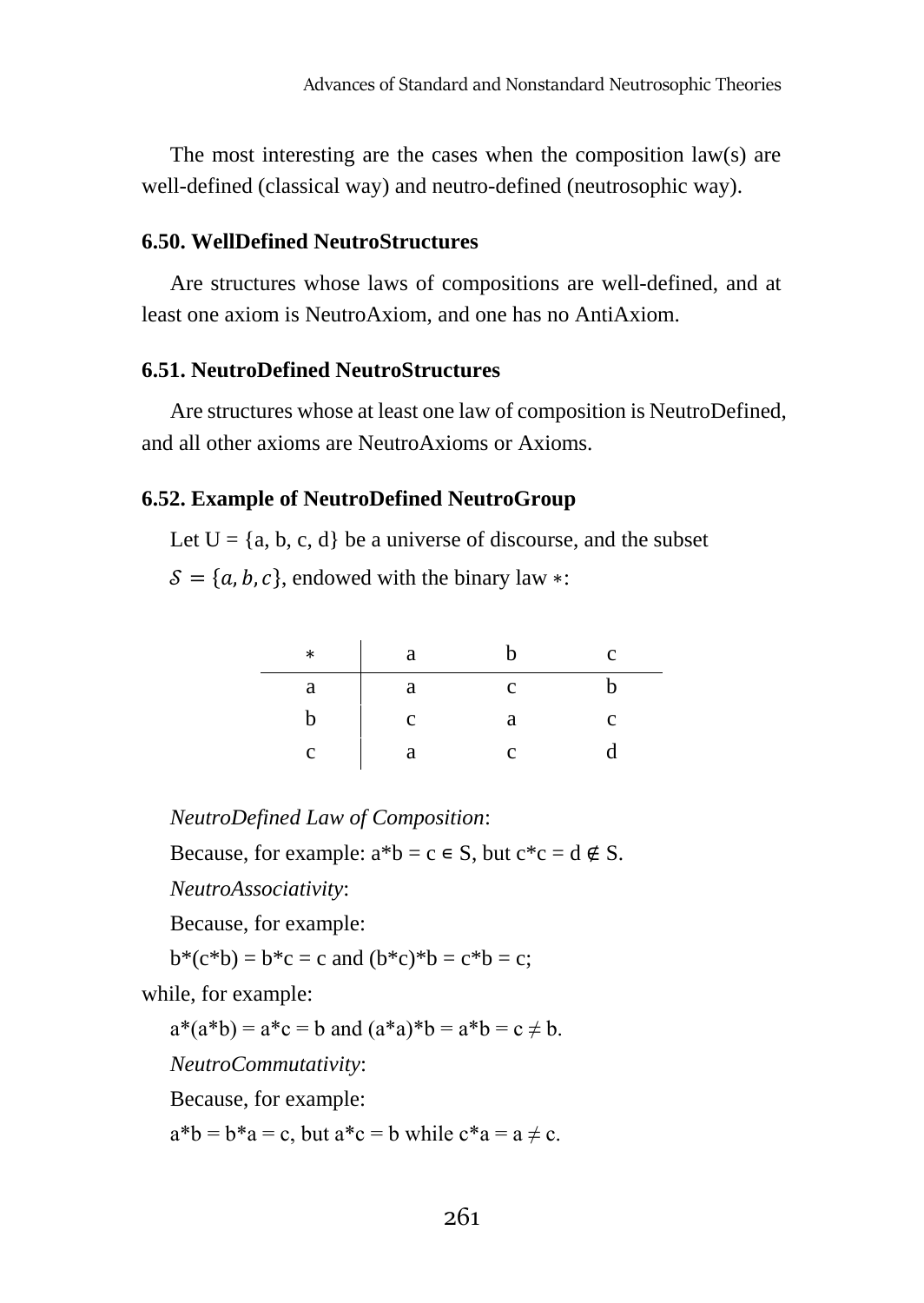# *NeutroUnit Element*:

There exists a unit element *b* for *c*, since  $c^*b = b^*c = c$ ; and there is a unit element *a* for *a*, since *a\*a = a.*

But there is no unit element for *b*, because  $b^*x = a$  or *c*, not *b*, for any  $x \in S$  (according to the above Cayley Table)

*NeutroInverse Element*:

There exists an inverse element for *a*, which is *a*, because  $a^*a = a$ .

But there is no inverse element for *b,* since *b* has no unit element.

Therefore (S, \*) is a NeutroDefined NeutroCommutative NeutroGroup.

# **6.53. WellDefined AntiStructures**

Are structures whose laws of compositions are well-defined, and have at least one AntiAxiom.

# **6.54. NeutroDefined AntiStructures**

Are structures whose at least one law of composition is NeutroDefined and no law of composition is AntiDefined, and has at least one AntiAxiom.

# **6.55. AntiDefined AntiStructures**

Are structures whose at least one law of composition is AntiDefined, and has at least one AntiAxiom.

# **6.56. Conclusion**

The neutrosophic triplet  $(\langle A \rangle, \langle \text{neut} A \rangle, \langle \text{anti} A \rangle)$ , where  $\langle A \rangle$  may be an "Axiom", a "Structure", a "Theory" and so on, <antiA> the opposite of  $\langle A \rangle$ , while  $\langle \text{neut} A \rangle$  (or  $\langle \text{neut} \rangle$  their neutral in between, are studied in this paper.

The NeutroAlgebraic Structures and AntiAlgebraic Structures are introduced now for the first time, because they have been ignored by the classical algebraic structures. Since, in science and technology and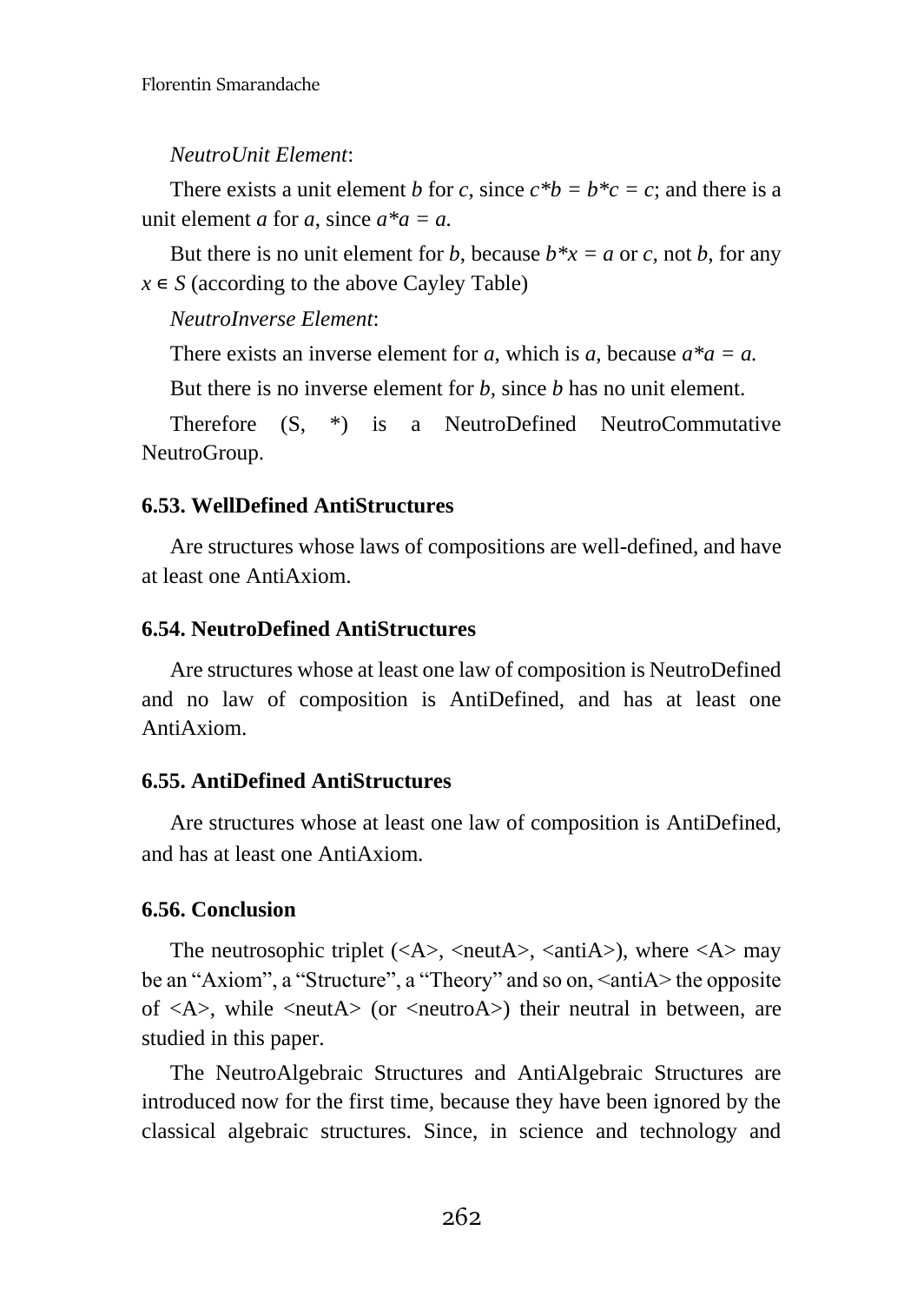mostly in applications of our everyday life, the laws that characterize them are not necessarily well-defined or well-known, and the axioms / properties / theories etc. that govern their spaces may be only partially true and partially false ( as *<neutA>* in neutrosophy, which may be a blending of truth and falsehood ).

Mostly in idealistic or imaginary or abstract or perfect spaces we have rigid laws and rigid axioms that totally apply (that are 100% true). But the laws and the axioms should be more flexible in order to comply with our imperfect world.

# **References**

[1] Smarandache, Florentin, *Advances of Standard and Nonstandard Neutrosophic Theories*, Pons Editions, Brussels, European Union, 2019.

[2] Smarandache, F., *Neutrosophy. / Neutrosophic Probability, Set, and Logic*, ProQuest Information & Learning, Ann Arbor, Michigan, USA, 105 p., 1998.

[3] Bhattacharya, S., *A Model to The Smarandache Geometries (Sdenied, or smarandachely-denied)*, Journal of Recreational Mathematics, Vol. 33, No. 2, p. 66, 2004-2005; updated version in Octogon Mathematical Magazine, Vol. 14, No. 2, 690-692, October 2006.

[4] F. Smarandache, *S-Denying a Theory*, International J.Math. Combin. Vol. 2(2013), 01-07, [https://zenodo.org/record/821509#.XjR5QTJKgs4.](https://zenodo.org/record/821509#.XjR5QTJKgs4)

[5] Kuciuk, L., Antholy M., *An Introduction to Smarandache Geometries* (*S-geometries*), Mathematics Magazine, Aurora, Canada, Vol. 12, 2003,

and online:

# [http://www.mathematicsmagazine.com/1-](http://www.mathematicsmagazine.com/1-2004/Sm_Geom_1_2004.htm) [2004/Sm\\_Geom\\_1\\_2004.htm;](http://www.mathematicsmagazine.com/1-2004/Sm_Geom_1_2004.htm)

also presented at New Zealand Mathematics Colloquium, Massey University, Palmerston North, New Zealand, December 3-6, 2001; also presented at the Intl. Congress of Mathematicians (ICM2002), Beijing, 20-28 August 2002, [http://www.icm2002.org.cn/B/Schedule\\_](http://www.icm2002.org.cn/B/Schedule_%20Section04.htm)  [Section04.htm](http://www.icm2002.org.cn/B/Schedule_%20Section04.htm) and in 'Abstracts of Short Communications to the International Congress of Mathematicians', Intl. Congress of Mathematicians, 20-28 August 2002, Beijing, China; and in JP Journal of Geometry and Topology, Allahabad, India, Vol. 5, No. 1, 77-82, 2005.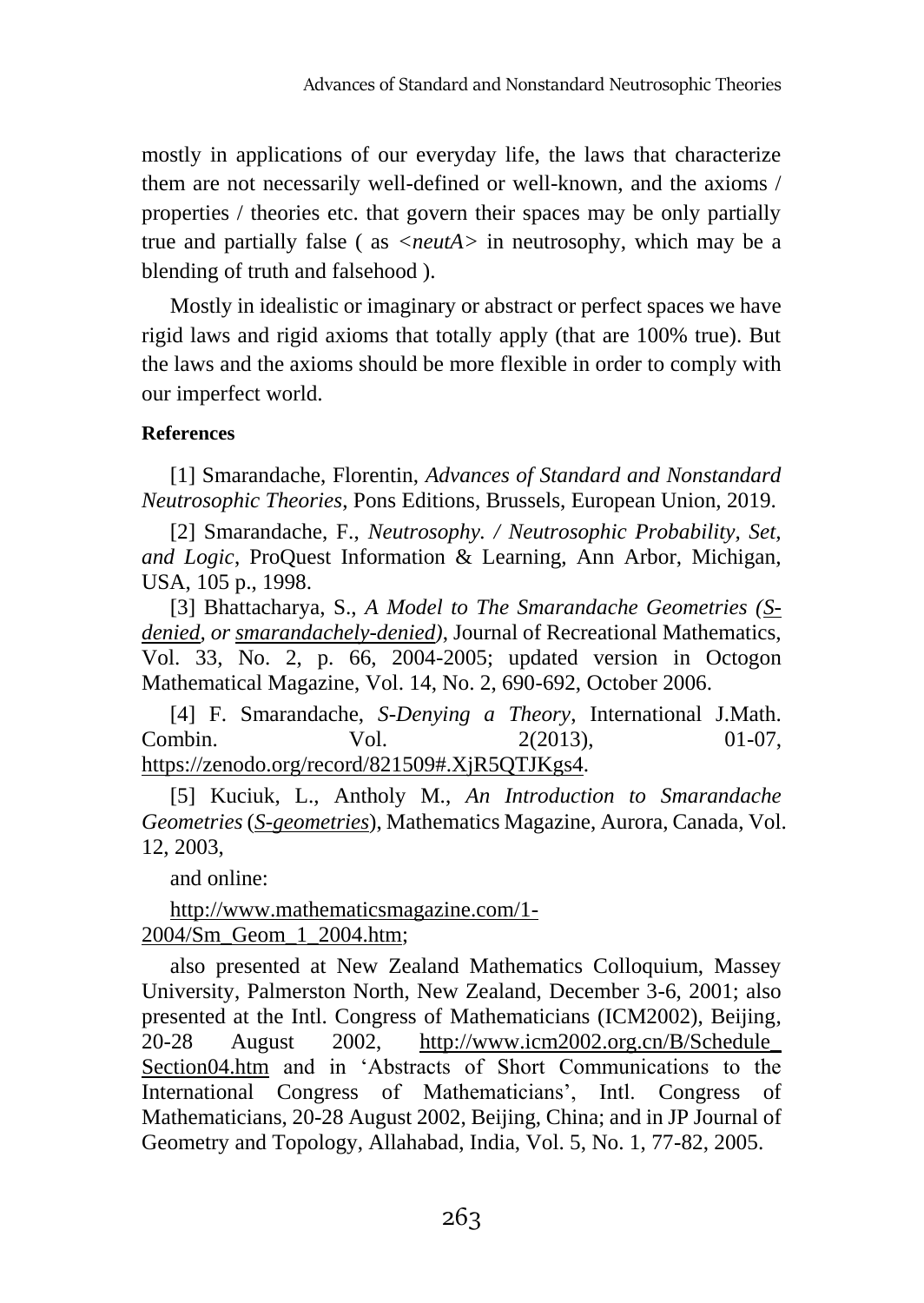[6] Mao Linfan, *An introduction to Smarandache Geometries on Maps*, 2005 International Conference on Graph Theory and Combinatorics, Zhejiang Normal University, Jinhua, Zhejiang, P. R. China, June 25-30, 2005; also appeared in "Smarandache geometries & map theory with applications" (I), Chinese Branch Xiquan House, 2007.

[7] Ashbacher, C., *Smarandache Geometries*, Smarandache Notions Journal, Vol. 8, 212-215, No. 1-2-3, 1997.

[8] Chimienti, S. and Bencze, M., *Smarandache Paradoxist Geometry*, Bulletin of Pure and Applied Sciences, Delhi, India, Vol. 17E, No. 1, 123-1124, 1998; [http://fs.unm.edu/prd-geo1.txt.](http://fs.unm.edu/prd-geo1.txt)

[9] Mao, Linfan, *An introduction to Smarandache geometries on maps*, 2005 International Conference on Graph Theory and Combinatorics, Zhejiang Normal University, Jinhua, Zhejiang, P. R. China, June 25-30, 2005.

[10] Mao, Linfan, *Automorphism Groups of Maps, Surfaces and Smarandache Geometries*, partially post-doctoral research, Chinese Academy of Science, Am. Res. Press, Rehoboth, 2005.

[11] Mao, Linfan, *Selected Papers on Mathematical Combinatorics (I),* World Academic Press, Liverpool, U.K., 2006.

[12] Iseri, H., *Partially Paradoxist Smarandache Geometries*, [http://fs.unm.edu/Howard-Iseri-paper.pdf.](http://fs.unm.edu/Howard-Iseri-paper.pdf)

[13] Iseri, H., *Smarandache Manifolds*, Am. Res. Press, Rehoboth, 2002,<http://fs.unm.edu/Iseri-book1.pdf>

[14] Perez, M., *Scientific Sites*, in 'Journal of Recreational Mathematics', Amityville, NY, USA, Vol. 31, No. 1, 86, 2002-20003.

[15] Smarandache, F., *Paradoxist Mathematics*, in Collected Papers (Vol. II), Kishinev University Press, Kishinev, 5-28, 1997.

[16] Mao, Linfan, *Automorphism Groups of Maps, Surfaces and Smarandache Geometries* (Partially postdoctoral research for the Chinese Academy of Sciences), Beijing, 2005[, http://fs.unm.edu/Geometries.htm.](http://fs.unm.edu/Geometries.htm)

[17] Smarandache, F., *Paradoxist Mathematics (1969)*, in Collected Papers (Vol. II), Kishinev University Press, Kishinev, 5-28, 1997.

[18] Smarandache, F., *Paradoxist Geometry*, State Archives from Valcea, Rm. Valcea, Romania, 1969.

[19] Smarandache, Florentin, *Neutrosophic Transdisciplinarity (MultiSpace & MultiStructure),* Arhivele Statului, Filiala Valcea, Romania, 1969**;** <http://fs.unm.edu/NeutrosophicTransdisciplinarity.htm>**.**